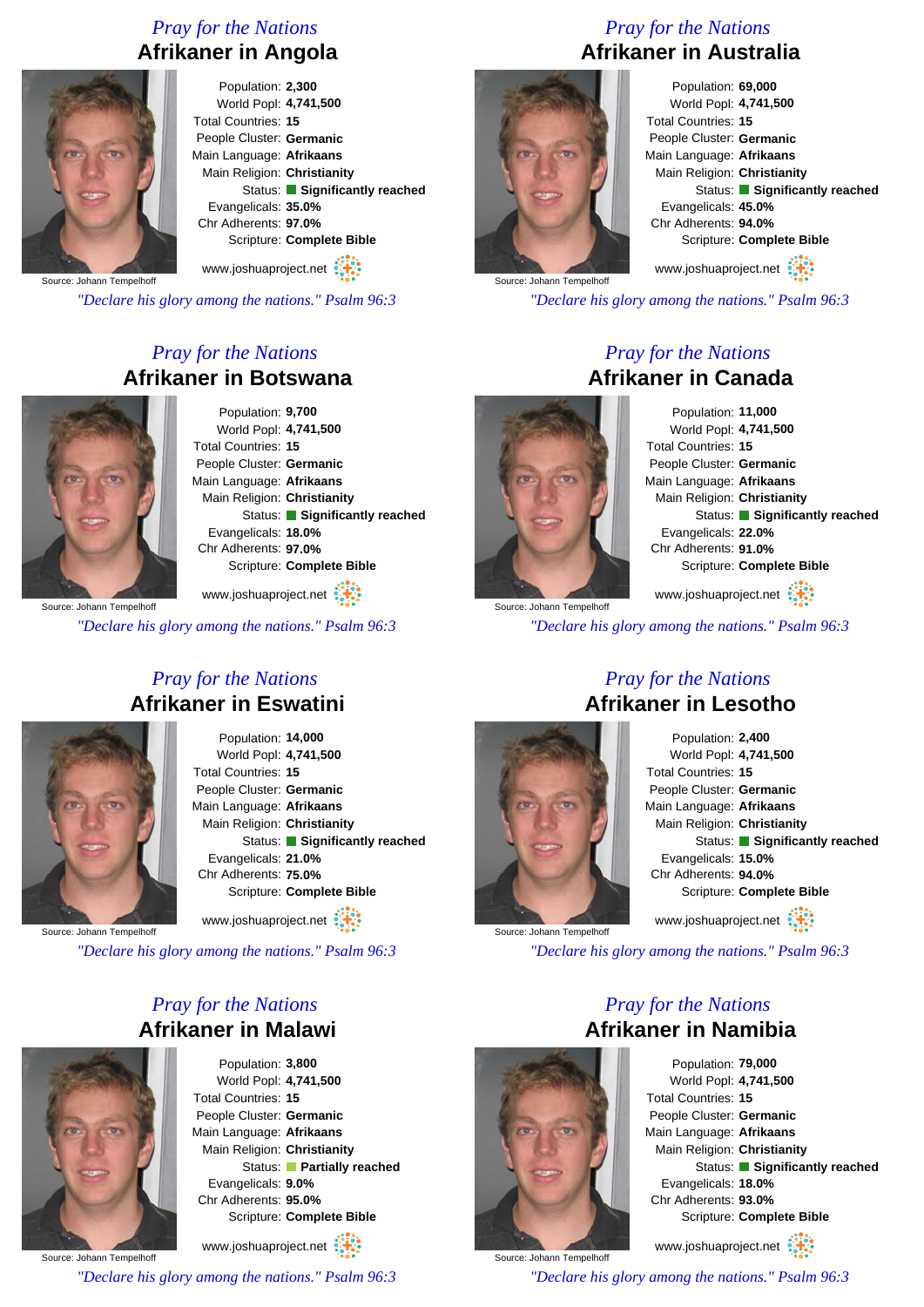#### *Pray for the Nations* **Afrikaner in Netherlands**



Population: **29,000** World Popl: **4,741,500** Total Countries: **15** People Cluster: **Germanic** Main Language: **Afrikaans** Main Religion: **Christianity** Status: **Significantly reached** Evangelicals: **25.0%** Chr Adherents: **90.0%** Scripture: **Complete Bible**

www.joshuaproject.net

Source: Johann Tempelhoff

*"Declare his glory among the nations." Psalm 96:3*

#### *Pray for the Nations* **Afrikaner in South Africa**



Population: **4,041,000** World Popl: **4,741,500** Total Countries: **15** People Cluster: **Germanic** Main Language: **Afrikaans** Main Religion: **Christianity** Status: **Significantly reached** Evangelicals: **23.3%** Chr Adherents: **89.0%** Scripture: **Complete Bible** www.joshuaproject.net

Source: Johann Tempelhoff

*"Declare his glory among the nations." Psalm 96:3*

#### *Pray for the Nations* **Afrikaner in United States**



Population: **23,000** World Popl: **4,741,500** Total Countries: **15** People Cluster: **Germanic** Main Language: **Afrikaans** Main Religion: **Christianity** Status: **Significantly reached** Evangelicals: **35.0%** Chr Adherents: **95.0%** Scripture: **Complete Bible** www.joshuaproject.net

Source: Johann Tempelhoff

*"Declare his glory among the nations." Psalm 96:3*

#### *Pray for the Nations* **Afrikaner in Zimbabwe**

Population: **96,000** World Popl: **4,741,500** Total Countries: **15** People Cluster: **Germanic** Main Language: **Afrikaans** Main Religion: **Christianity** Status: **Significantly reached** Evangelicals: **30.0%** Chr Adherents: **96.0%** Scripture: **Complete Bible**

Source: Johann Tempelhoff www.joshuaproject.net

*"Declare his glory among the nations." Psalm 96:3*

#### *Pray for the Nations* **Afrikaner in New Zealand**



Population: **1,300** World Popl: **4,741,500** Total Countries: **15** People Cluster: **Germanic** Main Language: **Afrikaans** Main Religion: **Christianity** Status: **Significantly reached** Evangelicals: **21.0%** Chr Adherents: **90.0%** Scripture: **Complete Bible** www.joshuaproject.net

*"Declare his glory among the nations." Psalm 96:3*

#### *Pray for the Nations* **Afrikaner in United Kingdom**



Source: Johann Tempelhoff

Population: **253,000** World Popl: **4,741,500** Total Countries: **15** People Cluster: **Germanic** Main Language: **Afrikaans** Main Religion: **Christianity** Status: **Significantly reached** Evangelicals: **12.0%** Chr Adherents: **94.0%** Scripture: **Complete Bible**

www.joshuaproject.net

*"Declare his glory among the nations." Psalm 96:3*



Source: Johann Tempelhoff

Source: Laetitia Anstett

#### *Pray for the Nations* **Afrikaner in Zambia**

Population: **107,000** World Popl: **4,741,500** Total Countries: **15** People Cluster: **Germanic** Main Language: **Afrikaans** Main Religion: **Christianity** Status: **Significantly reached** Evangelicals: **20.0%** Chr Adherents: **94.0%** Scripture: **Complete Bible** www.joshuaproject.net

*"Declare his glory among the nations." Psalm 96:3*

*Pray for the Nations*

**Alsatian in France** Population: **1,630,000**

World Popl: **1,630,000** Total Countries: **1** People Cluster: **Germanic** Main Language: **German, Swiss** Main Religion: **Christianity** Status: **Superficially reached** Evangelicals: **0.6%** Chr Adherents: **65.0%** Scripture: **New Testament**

www.joshuaproject.net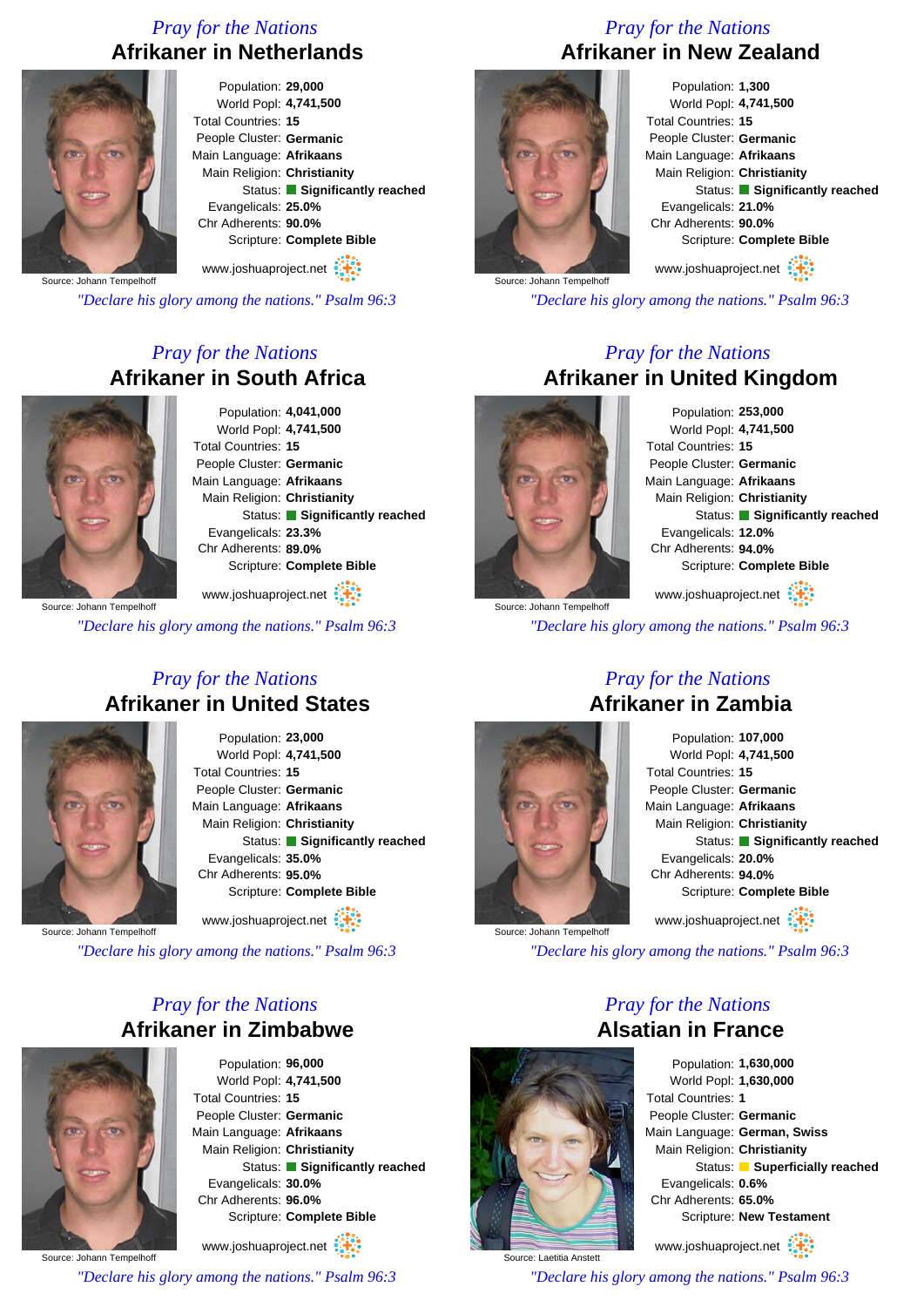#### *Pray for the Nations* **Amish in Canada**



Population: **18,000** World Popl: **273,000** Total Countries: **2** People Cluster: **Germanic** Main Language: **German, Pennsylvania** Main Religion: **Christianity** Status: **Partially reached** Evangelicals: **3.0%** Chr Adherents: **99.0%** Scripture: **Complete Bible**

www.joshuaproject.net

*"Declare his glory among the nations." Psalm 96:3*

#### *Pray for the Nations* **Austrian, Bavarian in Australia**



Population: **26,000** World Popl: **14,522,800** Total Countries: **20** People Cluster: **Germanic** Main Language: **Bavarian** Main Religion: **Christianity** Status: **Superficially reached** Evangelicals: **0.3%** Chr Adherents: **85.0%** Scripture: **Complete Bible**

www.joshuaproject.net

*"Declare his glory among the nations." Psalm 96:3*

#### *Pray for the Nations* **Austrian, Bavarian in Belgium**



Population: **2,700** World Popl: **14,522,800** Total Countries: **20** People Cluster: **Germanic** Main Language: **Bavarian** Main Religion: **Christianity** Status: **Superficially reached** Evangelicals: **0.3%** Chr Adherents: **85.0%** Scripture: **Complete Bible** www.joshuaproject.net

Source: Dirk Hoenes - Pixabay

*"Declare his glory among the nations." Psalm 96:3*

#### *Pray for the Nations* **Austrian, Bavarian in Czechia**



Population: **1,200** World Popl: **14,522,800** Total Countries: **20** People Cluster: **Germanic** Main Language: **Bavarian** Main Religion: **Christianity** Status: **Superficially reached** Evangelicals: **0.5%** Chr Adherents: **83.0%** Scripture: **Complete Bible**

Source: Dirk Hoenes - Pixabay www.joshuaproject.net

*"Declare his glory among the nations." Psalm 96:3*

#### *Pray for the Nations* **Amish in United States**



Population: **255,000** World Popl: **273,000** Total Countries: **2** People Cluster: **Germanic** Main Language: **German, Pennsylvania** Main Religion: **Christianity** Status: **Partially reached** Evangelicals: **10.0%** Chr Adherents: **98.0%** Scripture: **Complete Bible** www.joshuaproject.net

*"Declare his glory among the nations." Psalm 96:3*

#### *Pray for the Nations* **Austrian, Bavarian in Austria**



Population: **7,400,000** World Popl: **14,522,800** Total Countries: **20** People Cluster: **Germanic** Main Language: **Bavarian** Main Religion: **Christianity** Status: **Superficially reached** Evangelicals: **0.4%** Chr Adherents: **70.0%** Scripture: **Complete Bible** www.joshuaproject.net

Source: Dirk Hoenes - Pixabay

*"Declare his glory among the nations." Psalm 96:3*

#### *Pray for the Nations* **Austrian, Bavarian in Canada**



Population: **24,000** World Popl: **14,522,800** Total Countries: **20** People Cluster: **Germanic** Main Language: **Bavarian** Main Religion: **Christianity** Status: **Superficially reached** Evangelicals: **0.5%** Chr Adherents: **90.0%** Scripture: **Complete Bible** www.joshuaproject.net :

*"Declare his glory among the nations." Psalm 96:3*

#### *Pray for the Nations* **Austrian, Bavarian in Denmark**



Source: Dirk Hoenes - Pixabay

Population: **1,800** World Popl: **14,522,800** Total Countries: **20** People Cluster: **Germanic** Main Language: **Bavarian** Main Religion: **Christianity** Status: **Superficially reached** Evangelicals: **0.3%** Chr Adherents: **85.0%** Scripture: **Complete Bible** www.joshuaproject.net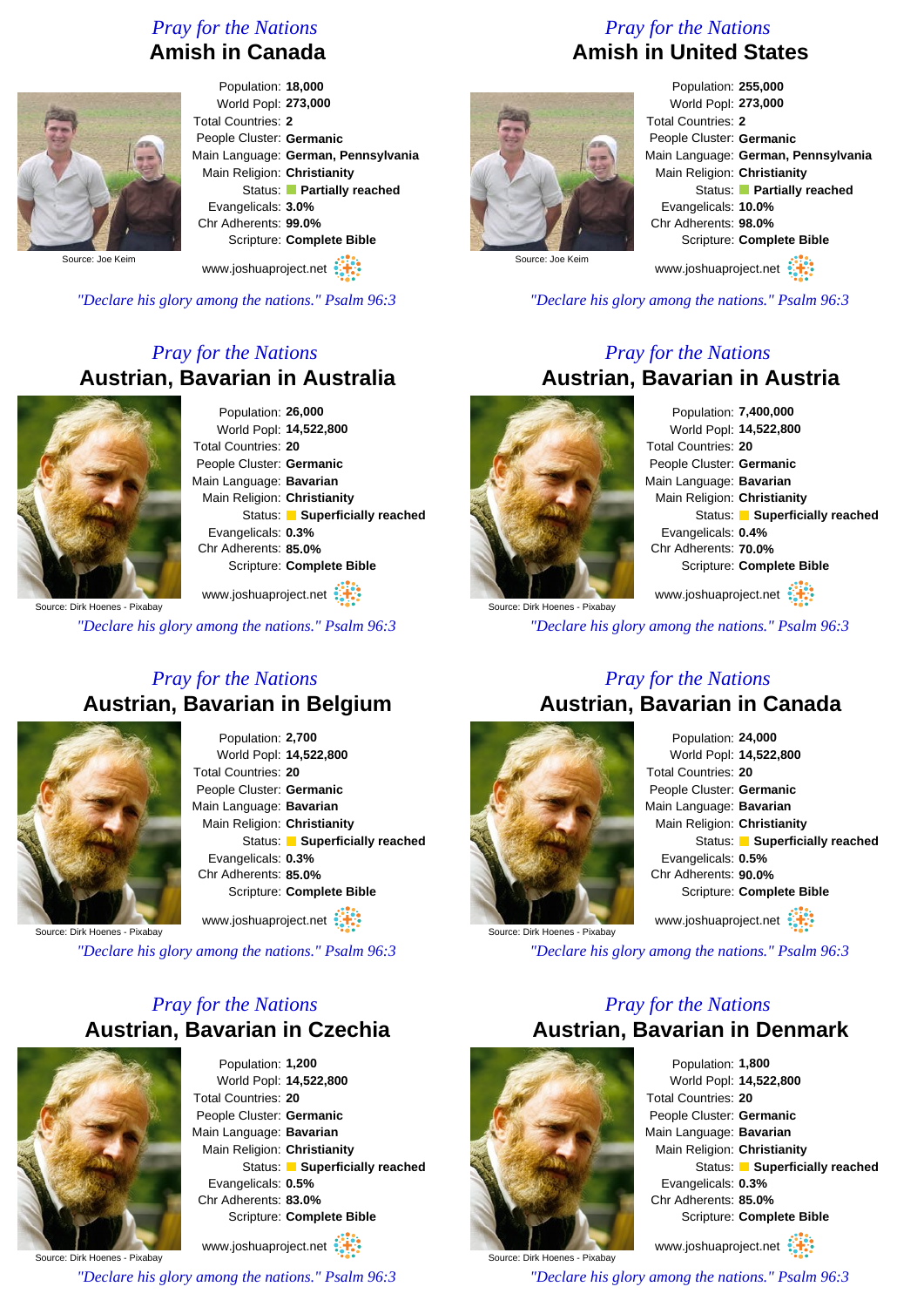#### *Pray for the Nations* **Austrian, Bavarian in Germany**



Population: **5,999,000** World Popl: **14,522,800** Total Countries: **20** People Cluster: **Germanic** Main Language: **Bavarian** Main Religion: **Christianity** Status: **Superficially reached** Evangelicals: **0.5%** Chr Adherents: **83.0%** Scripture: **Complete Bible**

www.joshuaproject.net

Source: Dirk Hoenes - Pixabay

*"Declare his glory among the nations." Psalm 96:3*

#### *Pray for the Nations* **Austrian, Bavarian in Hungary**



Population: **3,300** World Popl: **14,522,800** Total Countries: **20** People Cluster: **Germanic** Main Language: **Bavarian** Main Religion: **Christianity** Status: **Superficially reached** Evangelicals: **1.0%** Chr Adherents: **68.0%** Scripture: **Complete Bible**

www.joshuaproject.net

*"Declare his glory among the nations." Psalm 96:3*

#### *Pray for the Nations* **Austrian, Bavarian in Liechtenstein**



Population: **2,300** World Popl: **14,522,800** Total Countries: **20** People Cluster: **Germanic** Main Language: **Bavarian** Main Religion: **Christianity** Status: **Superficially reached** Evangelicals: **0.3%** Chr Adherents: **82.0%** Scripture: **Complete Bible** www.joshuaproject.net

Source: Dirk Hoenes - Pixabay

*"Declare his glory among the nations." Psalm 96:3*

### *Pray for the Nations* **Austrian, Bavarian in New Zealand**



Population: **1,100** World Popl: **14,522,800** Total Countries: **20** People Cluster: **Germanic** Main Language: **Bavarian** Main Religion: **Christianity** Status: **Superficially reached** Evangelicals: **0.5%** Chr Adherents: **83.0%** Scripture: **Complete Bible**

Source: Dirk Hoenes - Pixabay www.joshuaproject.net *"Declare his glory among the nations." Psalm 96:3*

#### *Pray for the Nations* **Austrian, Bavarian in Greece**



Population: **1,700** World Popl: **14,522,800** Total Countries: **20** People Cluster: **Germanic** Main Language: **Bavarian** Main Religion: **Christianity** Status: **Superficially reached** Evangelicals: **0.5%** Chr Adherents: **83.0%** Scripture: **Complete Bible** www.joshuaproject.net

Source: Dirk Hoenes - Pixabay

*"Declare his glory among the nations." Psalm 96:3*

#### *Pray for the Nations* **Austrian, Bavarian in Italy**



Population: **260,000** World Popl: **14,522,800** Total Countries: **20** People Cluster: **Germanic** Main Language: **Bavarian** Main Religion: **Christianity** Status: **Superficially reached** Evangelicals: **0.5%** Chr Adherents: **83.0%** Scripture: **Complete Bible** www.joshuaproject.net

*"Declare his glory among the nations." Psalm 96:3*

# **Austrian, Bavarian in Netherlands**



Population: **16,000** World Popl: **14,522,800** Total Countries: **20** People Cluster: **Germanic** Main Language: **Bavarian** Main Religion: **Christianity** Status: **Superficially reached** Evangelicals: **0.3%** Chr Adherents: **85.0%** Scripture: **Complete Bible** www.joshuaproject.net

*"Declare his glory among the nations." Psalm 96:3*

#### *Pray for the Nations* **Austrian, Bavarian in Slovakia**



Source: Dirk Hoenes - Pixabay

Population: **2,600** World Popl: **14,522,800** Total Countries: **20** People Cluster: **Germanic** Main Language: **Bavarian** Main Religion: **Christianity** Status: **Superficially reached** Evangelicals: **1.0%** Chr Adherents: **72.0%** Scripture: **Complete Bible**

www.joshuaproject.net

*"Declare his glory among the nations." Psalm 96:3*

# *Pray for the Nations*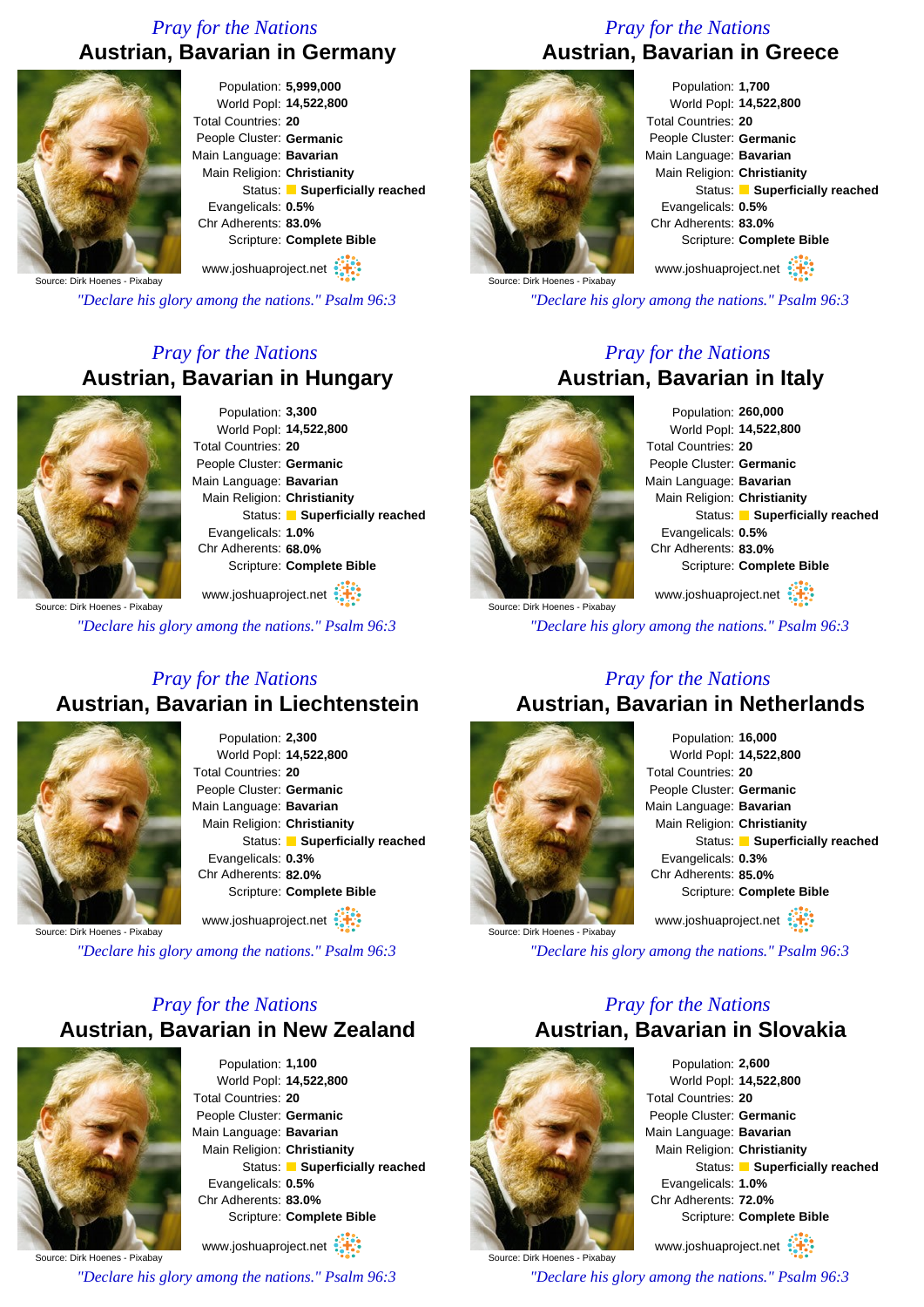#### *Pray for the Nations* **Austrian, Bavarian in Slovenia**



Population: **5,600** World Popl: **14,522,800** Total Countries: **20** People Cluster: **Germanic** Main Language: **Bavarian** Main Religion: **Christianity** Status: **Superficially reached** Evangelicals: **0.5%** Chr Adherents: **83.0%** Scripture: **Complete Bible**

www.joshuaproject.net

Source: Dirk Hoenes - Pixabay

*"Declare his glory among the nations." Psalm 96:3*

#### *Pray for the Nations* **Austrian, Bavarian in Sweden**



Population: **5,200** World Popl: **14,522,800** Total Countries: **20** People Cluster: **Germanic** Main Language: **Bavarian** Main Religion: **Christianity** Status: **Superficially reached** Evangelicals: **0.5%** Chr Adherents: **83.0%** Scripture: **Complete Bible**

Source: Dirk Hoenes - Pixabay

*"Declare his glory among the nations." Psalm 96:3*

www.joshuaproject.net

#### *Pray for the Nations* **Austrian, Bavarian in United Kingdom**



Population: **20,000** World Popl: **14,522,800** Total Countries: **20** People Cluster: **Germanic** Main Language: **Bavarian** Main Religion: **Christianity** Status: **Superficially reached** Evangelicals: **0.5%** Chr Adherents: **83.0%** Scripture: **Complete Bible** www.joshuaproject.net

Source: Dirk Hoenes - Pixabay

*"Declare his glory among the nations." Psalm 96:3*

#### *Pray for the Nations* **Cimbrian in Italy**



Population: **2,400** World Popl: **2,400** Total Countries: **1** People Cluster: **Germanic** Main Language: **Cimbrian** Main Religion: **Christianity** Status: **Superficially reached** Evangelicals: **0.5%** Chr Adherents: **88.0%** Scripture: **Unspecified** www.joshuaproject.net

*"Declare his glory among the nations." Psalm 96:3*

#### *Pray for the Nations* **Austrian, Bavarian in Spain**



Population: **9,300** World Popl: **14,522,800** Total Countries: **20** People Cluster: **Germanic** Main Language: **Bavarian** Main Religion: **Christianity** Status: **Superficially reached** Evangelicals: **0.2%** Chr Adherents: **85.0%** Scripture: **Complete Bible** www.joshuaproject.net

*"Declare his glory among the nations." Psalm 96:3*

#### *Pray for the Nations* **Austrian, Bavarian in Switzerland**



Population: **45,000** World Popl: **14,522,800** Total Countries: **20** People Cluster: **Germanic** Main Language: **Bavarian** Main Religion: **Christianity** Status: **Superficially reached** Evangelicals: **0.5%** Chr Adherents: **83.0%** Scripture: **Complete Bible** www.joshuaproject.net

Source: Dirk Hoenes - Pixabay

*"Declare his glory among the nations." Psalm 96:3*

#### *Pray for the Nations* **Austrian, Bavarian in United States**



Population: **696,000** World Popl: **14,522,800** Total Countries: **20** People Cluster: **Germanic** Main Language: **Bavarian** Main Religion: **Christianity** Status: **Superficially reached** Evangelicals: **0.5%** Chr Adherents: **83.0%** Scripture: **Complete Bible** www.joshuaproject.net

*"Declare his glory among the nations." Psalm 96:3*

*Pray for the Nations* **Dutch in Aruba**

Source: Jouke Postma

Population: **4,400** World Popl: **13,559,800** Total Countries: **29** People Cluster: **Germanic** Main Language: **Dutch** Main Religion: **Non-Religious** Status: **Partially reached** Evangelicals: **2.7%** Chr Adherents: **45.0%** Scripture: **Complete Bible**

www.joshuaproject.net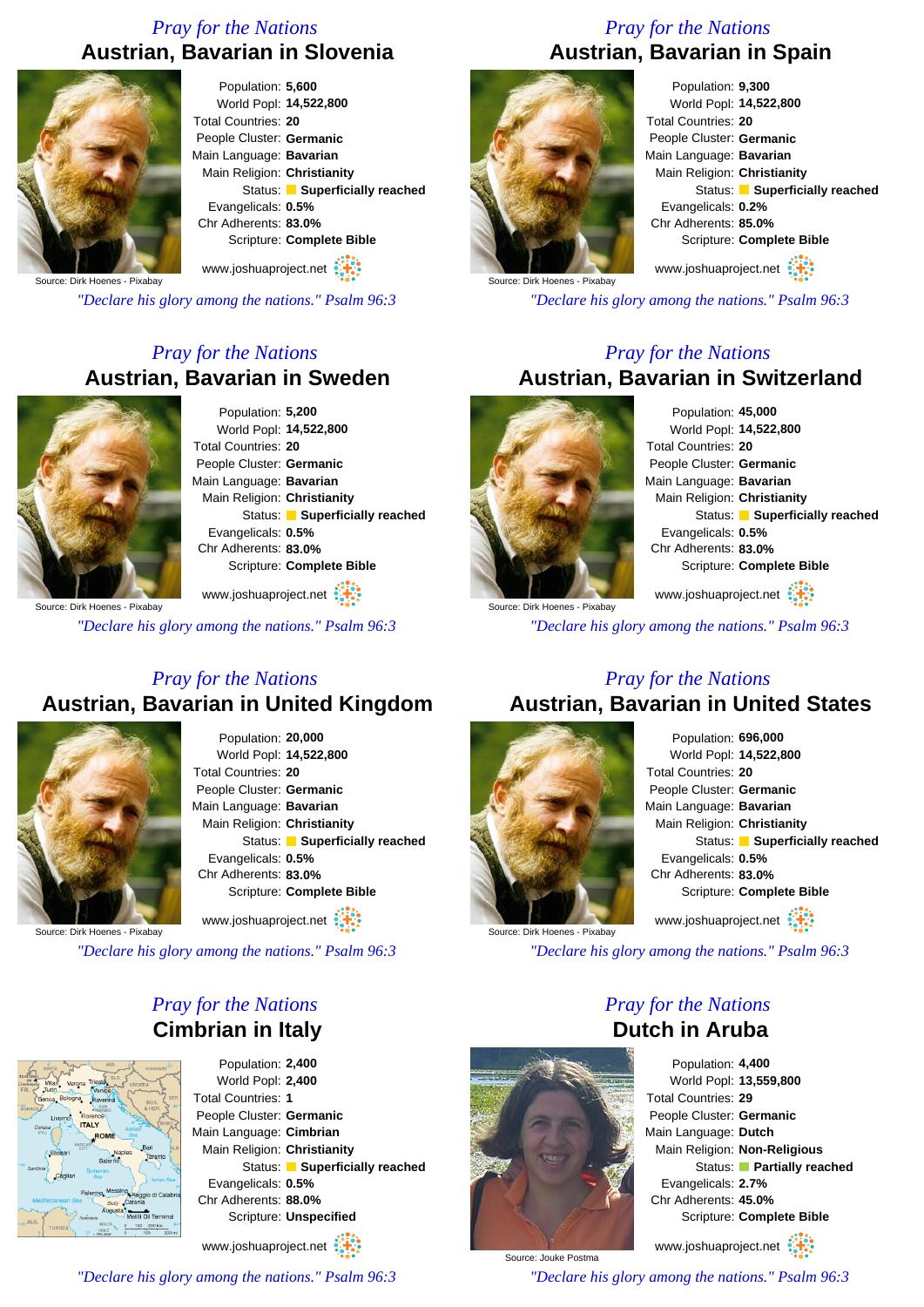#### *Pray for the Nations* **Dutch in Australia**



Population: **74,000** World Popl: **13,559,800** Total Countries: **29** People Cluster: **Germanic** Main Language: **Dutch** Main Religion: **Non-Religious** Status: **Partially reached** Evangelicals: **3.9%** Chr Adherents: **44.0%** Scripture: **Complete Bible**

www.joshuaproject.net

Source: Jouke Postma

*"Declare his glory among the nations." Psalm 96:3*

#### *Pray for the Nations* **Dutch in Belgium**



Population: **192,000** World Popl: **13,559,800** Total Countries: **29** People Cluster: **Germanic** Main Language: **Dutch** Main Religion: **Non-Religious** Status: **Partially reached** Evangelicals: **4.0%** Chr Adherents: **47.0%** Scripture: **Complete Bible**

www.joshuaproject.net

*"Declare his glory among the nations." Psalm 96:3*

## *Pray for the Nations* **Dutch in Canada**



Population: **304,000** World Popl: **13,559,800** Total Countries: **29** People Cluster: **Germanic** Main Language: **Dutch** Main Religion: **Christianity** Status: **Partially reached** Evangelicals: **5.0%** Chr Adherents: **51.0%** Scripture: **Complete Bible** www.joshuaproject.net

Source: Jouke Postma

*"Declare his glory among the nations." Psalm 96:3*

#### *Pray for the Nations* **Dutch in Czechia**



Population: **700** World Popl: **13,559,800** Total Countries: **29** People Cluster: **Germanic** Main Language: **Dutch** Main Religion: **Non-Religious** Status: **Partially reached** Evangelicals: **4.3%** Chr Adherents: **47.0%** Scripture: **Complete Bible**

Source: Jouke Postma www.joshuaproject.net

*"Declare his glory among the nations." Psalm 96:3*

#### *Pray for the Nations* **Dutch in Austria**



Population: **3,500** World Popl: **13,559,800** Total Countries: **29** People Cluster: **Germanic** Main Language: **Dutch** Main Religion: **Non-Religious** Status: **Partially reached** Evangelicals: **4.5%** Chr Adherents: **45.0%** Scripture: **Complete Bible**

www.joshuaproject.net

*"Declare his glory among the nations." Psalm 96:3*

#### *Pray for the Nations* **Dutch in Brazil**



Source: Jouke Postma

Population: **11,000** World Popl: **13,559,800** Total Countries: **29** People Cluster: **Germanic** Main Language: **Dutch** Main Religion: **Non-Religious** Status: **Partially reached** Evangelicals: **5.0%** Chr Adherents: **26.0%** Scripture: **Complete Bible**

www.joshuaproject.net

*"Declare his glory among the nations." Psalm 96:3*

## **Dutch in Curacao**



Population: **12,000** World Popl: **13,559,800** Total Countries: **29** People Cluster: **Germanic** Main Language: **Dutch** Main Religion: **Non-Religious** Status: **Partially reached** Evangelicals: **4.3%** Chr Adherents: **47.0%** Scripture: **Complete Bible** www.joshuaproject.net

*"Declare his glory among the nations." Psalm 96:3*

*Pray for the Nations*



Population: **6,900** World Popl: **13,559,800** Total Countries: **29** People Cluster: **Germanic** Main Language: **Dutch** Main Religion: **Non-Religious** Status: **Partially reached** Evangelicals: **4.3%** Chr Adherents: **46.0%** Scripture: **Complete Bible**

www.joshuaproject.net

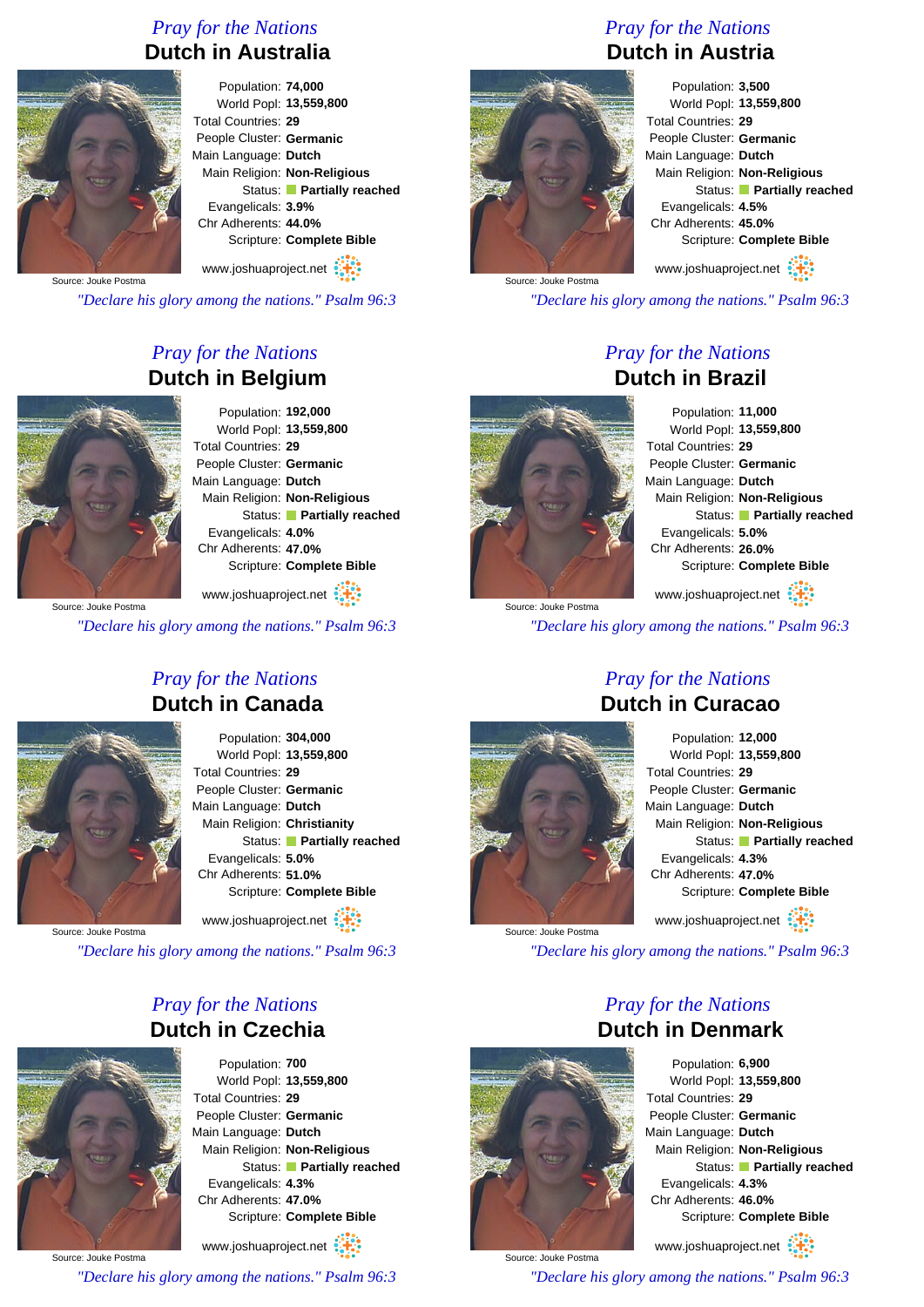#### *Pray for the Nations* **Dutch in Finland**



Population: **1,300** World Popl: **13,559,800** Total Countries: **29** People Cluster: **Germanic** Main Language: **Dutch** Main Religion: **Non-Religious** Status: **Partially reached** Evangelicals: **4.4%** Chr Adherents: **48.0%** Scripture: **Complete Bible**

www.joshuaproject.net

Source: Jouke Postma

*"Declare his glory among the nations." Psalm 96:3*

#### *Pray for the Nations* **Dutch in Germany**



Population: **193,000** World Popl: **13,559,800** Total Countries: **29** People Cluster: **Germanic** Main Language: **Dutch** Main Religion: **Non-Religious** Status: **Partially reached** Evangelicals: **4.3%** Chr Adherents: **47.0%** Scripture: **Complete Bible**

www.joshuaproject.net

*"Declare his glory among the nations." Psalm 96:3*

#### *Pray for the Nations* **Dutch in Indonesia**



Population: **17,000** World Popl: **13,559,800** Total Countries: **29** People Cluster: **Germanic** Main Language: **Dutch** Main Religion: **Non-Religious** Status: **Partially reached** Evangelicals: **3.0%** Chr Adherents: **44.0%** Scripture: **Complete Bible**

www.joshuaproject.net

Source: Jouke Postma

*"Declare his glory among the nations." Psalm 96:3*

#### *Pray for the Nations* **Dutch in Italy**



Population: **7,400** World Popl: **13,559,800** Total Countries: **29** People Cluster: **Germanic** Main Language: **Dutch** Main Religion: **Non-Religious** Status: **Partially reached** Evangelicals: **3.0%** Chr Adherents: **48.0%** Scripture: **Complete Bible**

Source: Jouke Postma www.joshuaproject.net

*"Declare his glory among the nations." Psalm 96:3*

#### *Pray for the Nations* **Dutch in France**



Population: **89,000** World Popl: **13,559,800** Total Countries: **29** People Cluster: **Germanic** Main Language: **Dutch** Main Religion: **Non-Religious** Status: **Partially reached** Evangelicals: **4.3%** Chr Adherents: **47.0%** Scripture: **Complete Bible** www.joshuaproject.net

*"Declare his glory among the nations." Psalm 96:3*

#### *Pray for the Nations* **Dutch in Greece**



Source: Jouke Postma

Population: **2,800** World Popl: **13,559,800** Total Countries: **29** People Cluster: **Germanic** Main Language: **Dutch** Main Religion: **Non-Religious** Status: **Partially reached** Evangelicals: **4.3%** Chr Adherents: **49.0%** Scripture: **Complete Bible**

www.joshuaproject.net

*"Declare his glory among the nations." Psalm 96:3*

#### *Pray for the Nations* **Dutch in Ireland**



Population: **4,600** World Popl: **13,559,800** Total Countries: **29** People Cluster: **Germanic** Main Language: **Dutch** Main Religion: **Non-Religious** Status: **Partially reached** Evangelicals: **4.3%** Chr Adherents: **47.0%** Scripture: **Complete Bible** www.joshuaproject.net

*"Declare his glory among the nations." Psalm 96:3*



Source: Jouke Postma

*Pray for the Nations* **Dutch in Luxembourg** Population: **1,900**

World Popl: **13,559,800** Total Countries: **29** People Cluster: **Germanic** Main Language: **Dutch** Main Religion: **Non-Religious** Status: **Partially reached** Evangelicals: **4.3%** Chr Adherents: **47.0%** Scripture: **Complete Bible**

www.joshuaproject.net

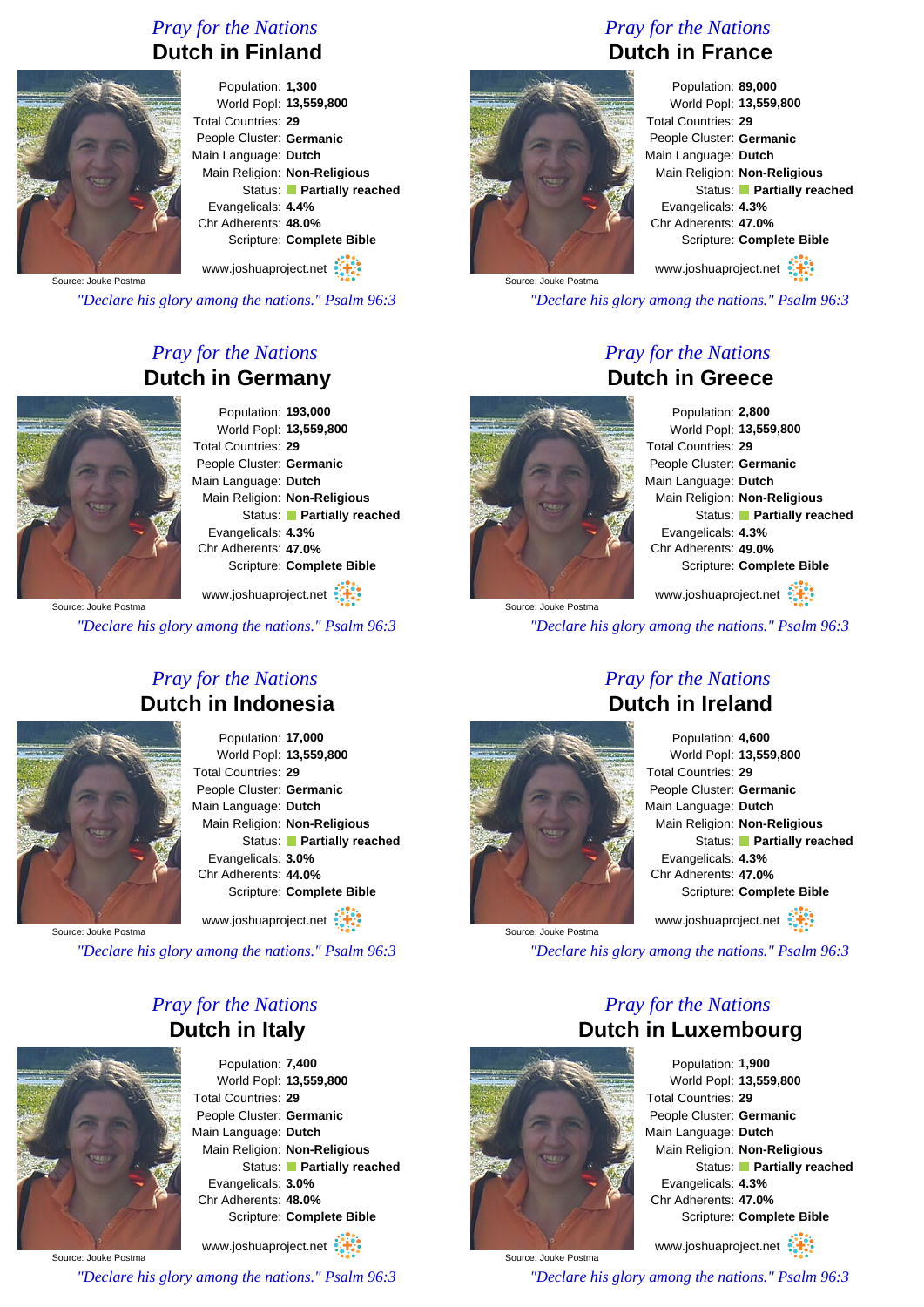#### *Pray for the Nations* **Dutch in Netherlands**



Population: **12,228,000** World Popl: **13,559,800** Total Countries: **29** People Cluster: **Germanic** Main Language: **Dutch** Main Religion: **Non-Religious** Status: **Partially reached** Evangelicals: **4.4%** Chr Adherents: **48.0%** Scripture: **Complete Bible**

www.joshuaproject.net

Source: Jouke Postma

*"Declare his glory among the nations." Psalm 96:3*

#### *Pray for the Nations* **Dutch in Norway**



Population: **5,600** World Popl: **13,559,800** Total Countries: **29** People Cluster: **Germanic** Main Language: **Dutch** Main Religion: **Non-Religious** Status: **Partially reached** Evangelicals: **4.3%** Chr Adherents: **47.0%** Scripture: **Complete Bible**

www.joshuaproject.net

*"Declare his glory among the nations." Psalm 96:3*

#### *Pray for the Nations* **Dutch in Sint Maarten**



Population: **1,700** World Popl: **13,559,800** Total Countries: **29** People Cluster: **Germanic** Main Language: **Dutch** Main Religion: **Non-Religious** Status: **Partially reached** Evangelicals: **4.3%** Chr Adherents: **47.0%** Scripture: **Complete Bible** www.joshuaproject.net

Source: Jouke Postma

*"Declare his glory among the nations." Psalm 96:3*

#### *Pray for the Nations* **Dutch in Spain**



Population: **46,000** World Popl: **13,559,800** Total Countries: **29** People Cluster: **Germanic** Main Language: **Dutch** Main Religion: **Non-Religious** Status: **Partially reached** Evangelicals: **4.3%** Chr Adherents: **47.0%** Scripture: **Complete Bible**

Source: Jouke Postma www.joshuaproject.net

*"Declare his glory among the nations." Psalm 96:3*

#### *Pray for the Nations* **Dutch in New Zealand**



Population: **19,000** World Popl: **13,559,800** Total Countries: **29** People Cluster: **Germanic** Main Language: **Dutch** Main Religion: **Non-Religious** Status: **Partially reached** Evangelicals: **4.3%** Chr Adherents: **47.0%** Scripture: **Complete Bible**

www.joshuaproject.net

*"Declare his glory among the nations." Psalm 96:3*

#### *Pray for the Nations* **Dutch in Portugal**



Population: **10,000** World Popl: **13,559,800** Total Countries: **29** People Cluster: **Germanic** Main Language: **Dutch** Main Religion: **Non-Religious** Status: **Partially reached** Evangelicals: **3.0%** Chr Adherents: **46.0%** Scripture: **Complete Bible** www.joshuaproject.net

Source: Jouke Postma *"Declare his glory among the nations." Psalm 96:3*

#### *Pray for the Nations* **Dutch in South Africa**



Population: **31,000** World Popl: **13,559,800** Total Countries: **29** People Cluster: **Germanic** Main Language: **Dutch** Main Religion: **Non-Religious** Status: **Partially reached** Evangelicals: **4.5%** Chr Adherents: **46.0%** Scripture: **Complete Bible** www.joshuaproject.net

*"Declare his glory among the nations." Psalm 96:3*

#### *Pray for the Nations* **Dutch in Sweden** Population: **11,000**

World Popl: **13,559,800** Total Countries: **29** People Cluster: **Germanic** Main Language: **Dutch** Main Religion: **Non-Religious** Status: **Partially reached** Evangelicals: **4.3%** Chr Adherents: **47.0%** Scripture: **Complete Bible**

www.joshuaproject.net

*"Declare his glory among the nations." Psalm 96:3*



Source: Jouke Postma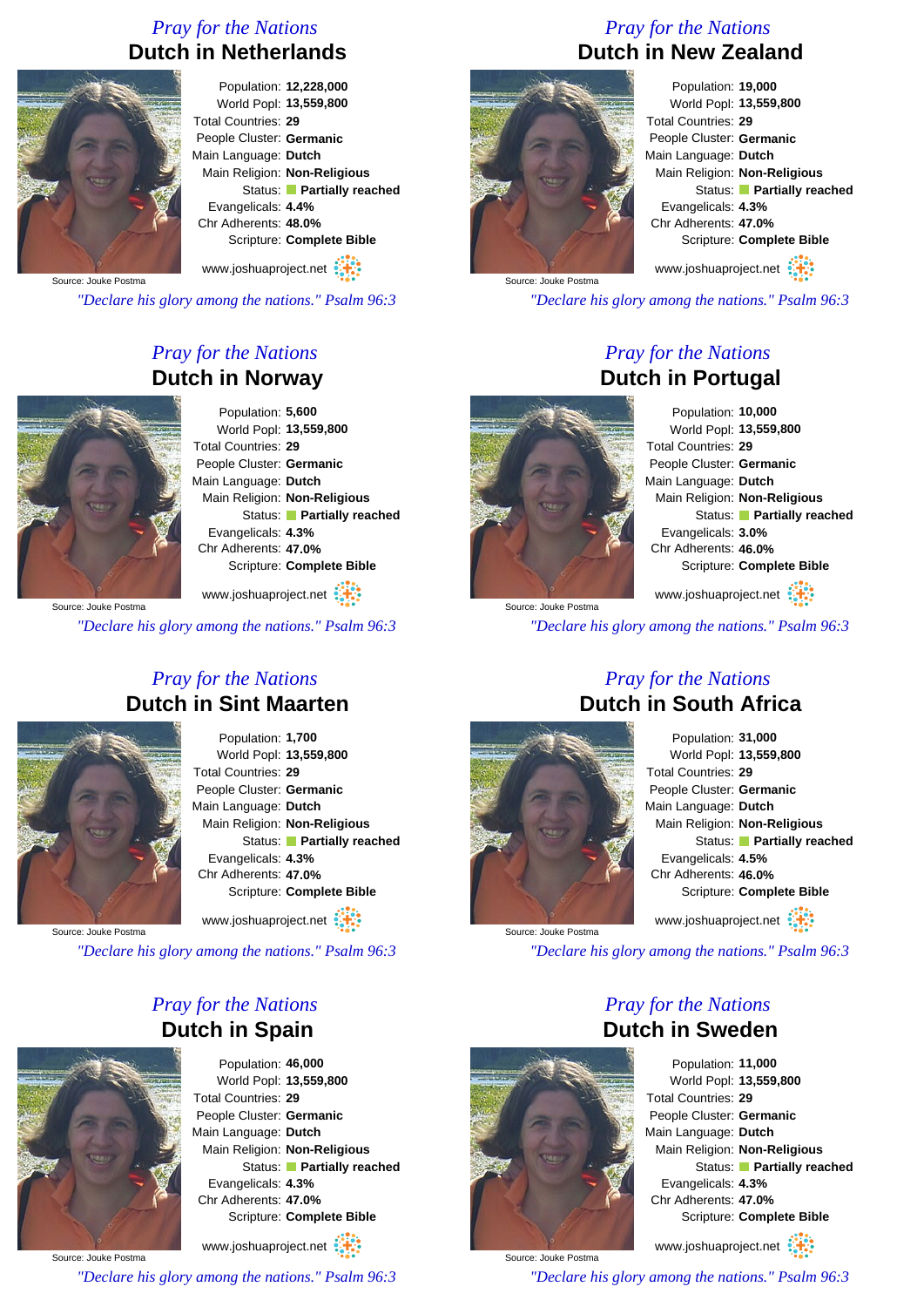#### *Pray for the Nations* **Dutch in Switzerland**



Population: **14,000** World Popl: **13,559,800** Total Countries: **29** People Cluster: **Germanic** Main Language: **Dutch** Main Religion: **Non-Religious** Status: **Partially reached** Evangelicals: **4.3%** Chr Adherents: **47.0%** Scripture: **Complete Bible**

www.joshuaproject.net

Source: Jouke Postma

*"Declare his glory among the nations." Psalm 96:3*

#### *Pray for the Nations* **Dutch in United Kingdom**



Population: **89,000** World Popl: **13,559,800** Total Countries: **29** People Cluster: **Germanic** Main Language: **Dutch** Main Religion: **Non-Religious** Status: **Partially reached** Evangelicals: **4.3%** Chr Adherents: **47.0%** Scripture: **Complete Bible**

www.joshuaproject.net

*"Declare his glory among the nations." Psalm 96:3*

#### *Pray for the Nations* **Flemish in Belgium**



Population: **5,465,000** World Popl: **5,721,400** Total Countries: **13** People Cluster: **Germanic** Main Language: **West Flemish** Main Religion: **Christianity** Status: **Superficially reached** Evangelicals: **1.3%** Chr Adherents: **69.0%** Scripture: **Portions**

www.joshuaproject.net

Source: Moved For All Nation

*"Declare his glory among the nations." Psalm 96:3*

#### *Pray for the Nations* **Flemish in Denmark**



Population: **2,000** World Popl: **5,721,400** Total Countries: **13** People Cluster: **Germanic** Main Language: **West Flemish** Main Religion: **Christianity** Status: **Superficially reached** Evangelicals: **2.0%** Chr Adherents: **70.0%** Scripture: **Portions** www.joshuaproject.net

Source: Moved For All Nations

*"Declare his glory among the nations." Psalm 96:3*

#### *Pray for the Nations* **Dutch in Turkey**



Population: **35,000** World Popl: **13,559,800** Total Countries: **29** People Cluster: **Germanic** Main Language: **Dutch** Main Religion: **Non-Religious** Status: **Partially reached** Evangelicals: **4.2%** Chr Adherents: **48.0%** Scripture: **Complete Bible** www.joshuaproject.net

*"Declare his glory among the nations." Psalm 96:3*

#### *Pray for the Nations* **Dutch in United States**



Source: Jouke Postma

Population: **144,000** World Popl: **13,559,800** Total Countries: **29** People Cluster: **Germanic** Main Language: **Dutch** Main Religion: **Non-Religious** Status: **Partially reached** Evangelicals: **4.3%** Chr Adherents: **47.0%** Scripture: **Complete Bible**

www.joshuaproject.net

*"Declare his glory among the nations." Psalm 96:3*



Source: Moved For All Nation

#### *Pray for the Nations* **Flemish in Canada**

Population: **9,300** World Popl: **5,721,400** Total Countries: **13** People Cluster: **Germanic** Main Language: **West Flemish** Main Religion: **Christianity** Status: **Superficially reached** Evangelicals: **1.0%** Chr Adherents: **90.0%** Scripture: **Portions** www.joshuaproject.net

*"Declare his glory among the nations." Psalm 96:3*

#### *Pray for the Nations* **Flemish in France**



Source: Moved For All Nations

Population: **15,000** World Popl: **5,721,400** Total Countries: **13** People Cluster: **Germanic** Main Language: **West Flemish** Main Religion: **Christianity** Status: **Superficially reached** Evangelicals: **1.2%** Chr Adherents: **62.0%** Scripture: **Portions**

www.joshuaproject.net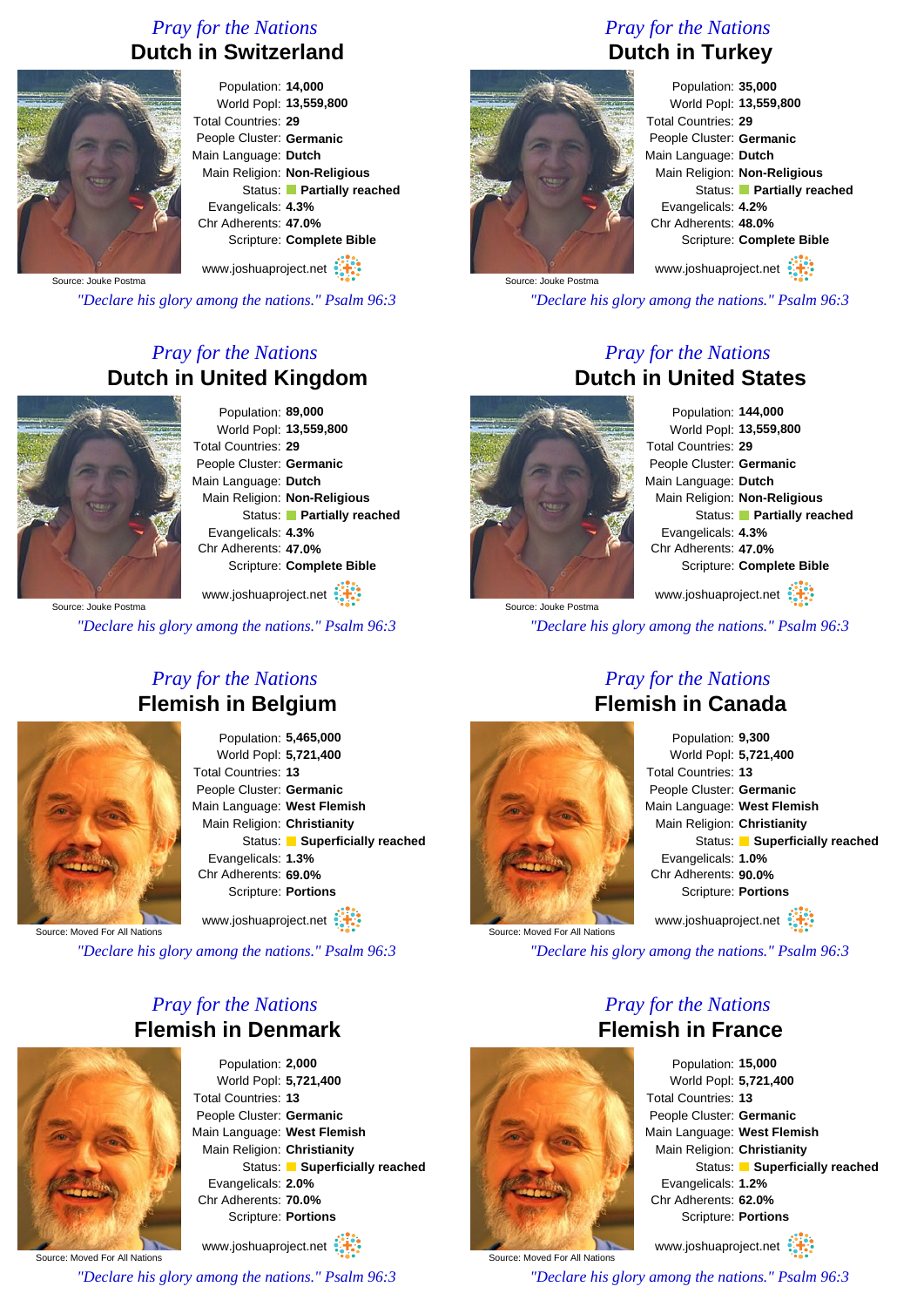#### *Pray for the Nations* **Flemish in Greece**



Population: **1,700** World Popl: **5,721,400** Total Countries: **13** People Cluster: **Germanic** Main Language: **West Flemish** Main Religion: **Christianity** Status: **Superficially reached** Evangelicals: **1.2%** Chr Adherents: **63.0%** Scripture: **Portions**

www.joshuaproject.net

Source: Moved For All Nations

*"Declare his glory among the nations." Psalm 96:3*

### *Pray for the Nations* **Flemish in Monaco**



Population: **400** World Popl: **5,721,400** Total Countries: **13** People Cluster: **Germanic** Main Language: **West Flemish** Main Religion: **Christianity** Status: **Superficially reached** Evangelicals: **1.2%** Chr Adherents: **68.0%** Scripture: **Portions**

Source: Moved For All Nations www.joshuaproject.net

*"Declare his glory among the nations." Psalm 96:3*

#### *Pray for the Nations* **Flemish in Rwanda**



Population: **4,000** World Popl: **5,721,400** Total Countries: **13** People Cluster: **Germanic** Main Language: **West Flemish** Main Religion: **Christianity** Status: **Partially reached** Evangelicals: **8.0%** Chr Adherents: **65.0%** Scripture: **Portions**

www.joshuaproject.net

Source: Moved For All Nation

*"Declare his glory among the nations." Psalm 96:3*

#### *Pray for the Nations* **Flemish in Switzerland**



Population: **14,000** World Popl: **5,721,400** Total Countries: **13** People Cluster: **Germanic** Main Language: **West Flemish** Main Religion: **Christianity** Status: **Superficially reached** Evangelicals: **1.5%** Chr Adherents: **70.0%** Scripture: **Portions** www.joshuaproject.net

Source: Moved For All Nations

*"Declare his glory among the nations." Psalm 96:3*

#### *Pray for the Nations* **Flemish in Luxembourg**



Population: **21,000** World Popl: **5,721,400** Total Countries: **13** People Cluster: **Germanic** Main Language: **West Flemish** Main Religion: **Christianity** Status: **Superficially reached** Evangelicals: **0.2%** Chr Adherents: **91.0%** Scripture: **Portions** www.joshuaproject.net

Source: Moved For All Nations

*"Declare his glory among the nations." Psalm 96:3*

#### *Pray for the Nations* **Flemish in Netherlands**



Population: **122,000** World Popl: **5,721,400** Total Countries: **13** People Cluster: **Germanic** Main Language: **West Flemish** Main Religion: **Christianity** Status: **Superficially reached** Evangelicals: **2.0%** Chr Adherents: **65.0%** Scripture: **Portions** www.joshuaproject.net

Source: Moved For All Nations *"Declare his glory among the nations." Psalm 96:3*



#### *Pray for the Nations* **Flemish in Spain**

Population: **29,000** World Popl: **5,721,400** Total Countries: **13** People Cluster: **Germanic** Main Language: **West Flemish** Main Religion: **Christianity** Status: **Superficially reached** Evangelicals: **1.0%** Chr Adherents: **66.0%** Scripture: **Portions** www.joshuaproject.net

*"Declare his glory among the nations." Psalm 96:3*

#### *Pray for the Nations* **Flemish in United Kingdom**



Source: Moved For All Nations

Population: **19,000** World Popl: **5,721,400** Total Countries: **13** People Cluster: **Germanic** Main Language: **West Flemish** Main Religion: **Christianity** Status: **Superficially reached** Evangelicals: **0.5%** Chr Adherents: **63.0%** Scripture: **Portions**

www.joshuaproject.net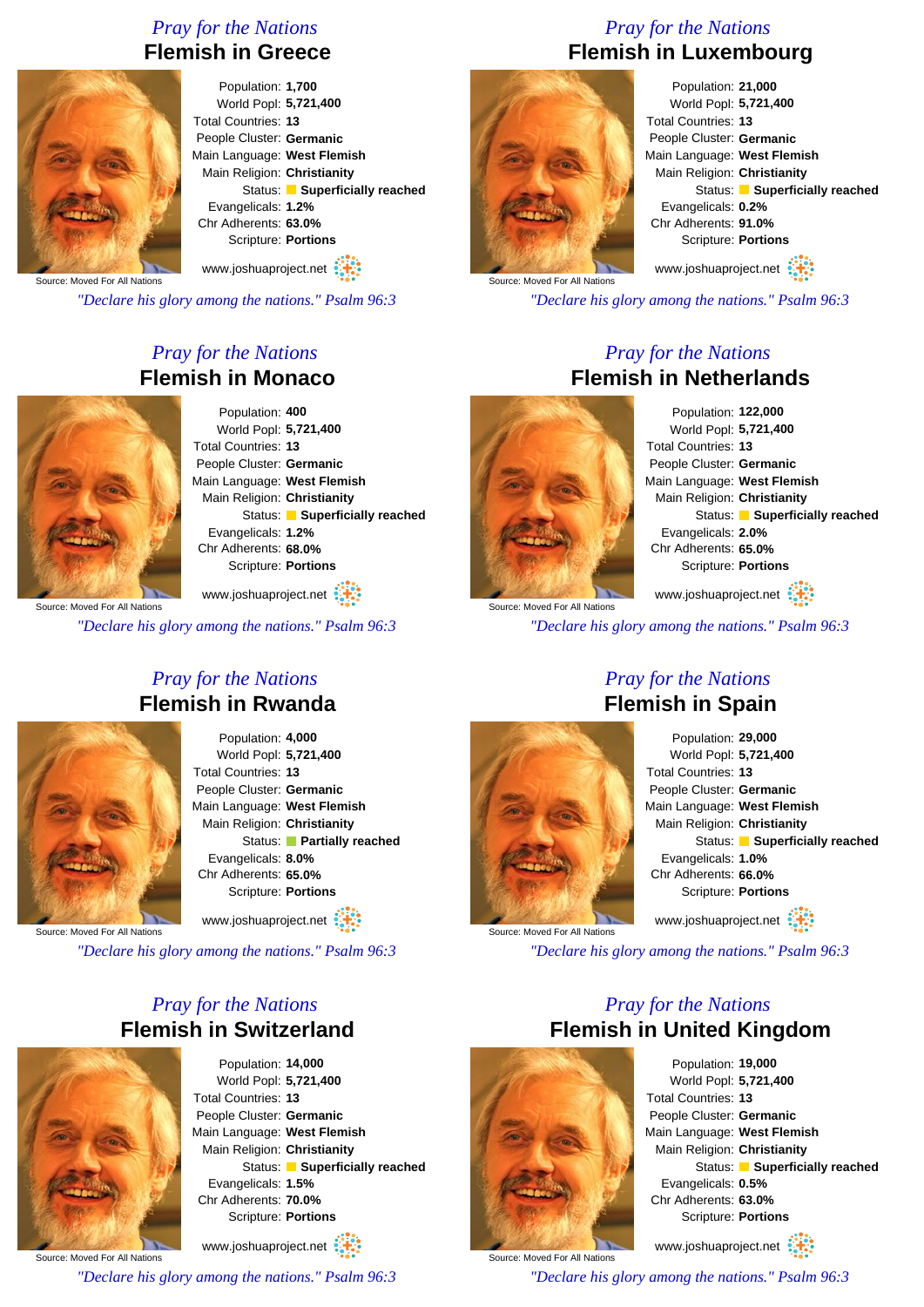#### *Pray for the Nations* **Flemish in United States**



Population: **19,000** World Popl: **5,721,400** Total Countries: **13** People Cluster: **Germanic** Main Language: **West Flemish** Main Religion: **Christianity** Status: **Superficially reached** Evangelicals: **1.0%** Chr Adherents: **62.0%** Scripture: **Portions**

www.joshuaproject.net

Source: Moved For All Nations

*"Declare his glory among the nations." Psalm 96:3*

#### *Pray for the Nations* **Frisian in Netherlands**



Population: **702,000** World Popl: **752,900** Total Countries: **3** People Cluster: **Germanic** Main Language: **Frisian** Main Religion: **Christianity** Status: **Partially reached** Evangelicals: **3.0%** Chr Adherents: **60.0%** Scripture: **Complete Bible**

www.joshuaproject.net

*"Declare his glory among the nations." Psalm 96:3*

#### *Pray for the Nations* **Frisian, Eastern in Germany**



Population: **2,100** World Popl: **2,100** Total Countries: **1** People Cluster: **Germanic** Main Language: **Saxon, East Frisian Low** Main Religion: **Christianity** Status: **Superficially reached** Evangelicals: **2.0%** Chr Adherents: **72.0%** Scripture: **New Testament**

www.joshuaproject.net

*"Declare his glory among the nations." Psalm 96:3*

#### *Pray for the Nations* **Frisian, Northern in United States**



Population: **500** World Popl: **59,500** Total Countries: **2** People Cluster: **Germanic** Main Language: **Frisian, Northern** Main Religion: **Christianity** Status: **Superficially reached** Evangelicals: **0.9%** Chr Adherents: **65.0%** Scripture: **Portions**

www.joshuaproject.net

*"Declare his glory among the nations." Psalm 96:3*

#### *Pray for the Nations* **Frisian in Canada**

#### Population: **900** World Popl: **752,900** Total Countries: **3** People Cluster: **Germanic** Main Language: **Frisian** Main Religion: **Christianity** Status: **Partially reached** Evangelicals: **3.0%** Chr Adherents: **84.0%** Scripture: **Complete Bible** www.joshuaproject.net

*"Declare his glory among the nations." Psalm 96:3*

#### *Pray for the Nations* **Frisian in United States**



Population: **50,000** World Popl: **752,900** Total Countries: **3** People Cluster: **Germanic** Main Language: **Frisian** Main Religion: **Christianity** Status: **Partially reached** Evangelicals: **3.0%** Chr Adherents: **60.0%** Scripture: **Complete Bible**

www.joshuaproject.net

*"Declare his glory among the nations." Psalm 96:3*

#### *Pray for the Nations* **Frisian, Northern in Germany**



Source: Bernd Focken - Pixabay



*"Declare his glory among the nations." Psalm 96:3*

#### *Pray for the Nations* **German in Andorra**



www.joshuaproject.net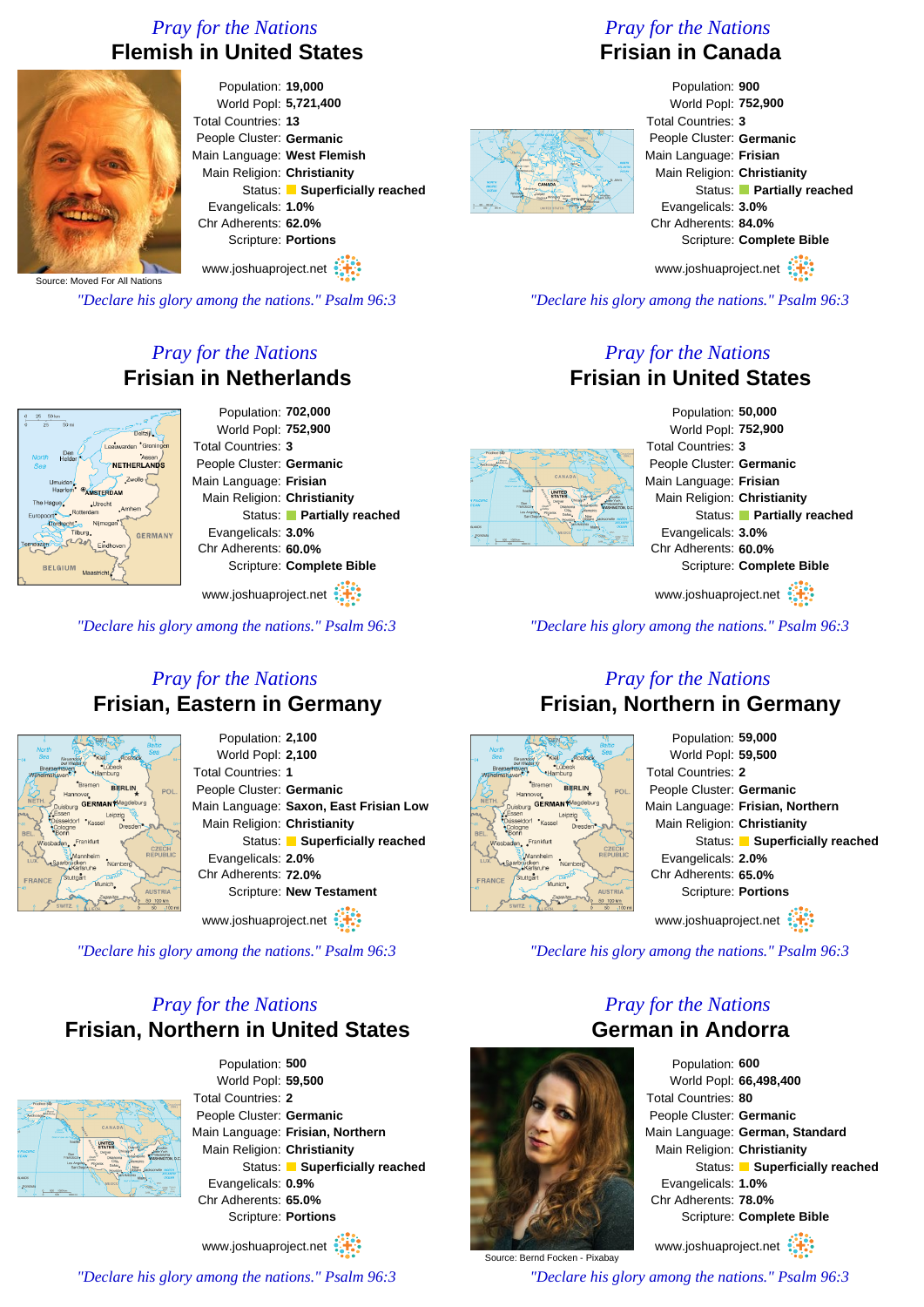#### *Pray for the Nations* **German in Argentina**



Population: **43,000** World Popl: **66,498,400** Total Countries: **80** People Cluster: **Germanic** Main Language: **German, Standard** Main Religion: **Christianity** Status: **Partially reached** Evangelicals: **7.0%** Chr Adherents: **78.0%** Scripture: **Complete Bible**

Source: Bernd Focken - Pixabay www.joshuaproject.net

*"Declare his glory among the nations." Psalm 96:3*

#### *Pray for the Nations* **German in Austria**



Population: **210,000** World Popl: **66,498,400** Total Countries: **80** People Cluster: **Germanic** Main Language: **German, Standard** Main Religion: **Christianity** Status: **Superficially reached** Evangelicals: **2.0%** Chr Adherents: **60.0%** Scripture: **Complete Bible**

www.joshuaproject.net

*"Declare his glory among the nations." Psalm 96:3*

## *Pray for the Nations* **German in Belarus**



Population: **3,300** World Popl: **66,498,400** Total Countries: **80** People Cluster: **Germanic** Main Language: **German, Standard** Main Religion: **Christianity** Status: **Significantly reached** Evangelicals: **30.0%** Chr Adherents: **70.0%** Scripture: **Complete Bible** www.joshuaproject.net :

Source: Bernd Focken - Pixabay

*"Declare his glory among the nations." Psalm 96:3*

#### *Pray for the Nations* **German in Bolivia**



Population: **243,000** World Popl: **66,498,400** Total Countries: **80** People Cluster: **Germanic** Main Language: **German, Standard** Main Religion: **Christianity** Status: **Partially reached** Evangelicals: **7.0%** Chr Adherents: **78.0%** Scripture: **Complete Bible**

Source: Bernd Focken - Pixabay www.joshuaproject.net *"Declare his glory among the nations." Psalm 96:3*

#### *Pray for the Nations* **German in Australia**



Population: **112,000** World Popl: **66,498,400** Total Countries: **80** People Cluster: **Germanic** Main Language: **German, Standard** Main Religion: **Christianity** Status: **Partially reached** Evangelicals: **8.0%** Chr Adherents: **78.0%** Scripture: **Complete Bible** www.joshuaproject.net

Source: Bernd Focken - Pixabay

*"Declare his glory among the nations." Psalm 96:3*

#### *Pray for the Nations* **German in Azerbaijan**



Source: Bernd Focken - Pixabay

Population: **1,000** World Popl: **66,498,400** Total Countries: **80** People Cluster: **Germanic** Main Language: **German, Standard** Main Religion: **Christianity** Status: **Significantly reached** Evangelicals: **20.0%** Chr Adherents: **78.0%** Scripture: **Complete Bible**

www.joshuaproject.net

*"Declare his glory among the nations." Psalm 96:3*



Source: Bernd Focken - Pixabay

#### *Pray for the Nations* **German in Belgium**

| Population: 51,000          |                                 |
|-----------------------------|---------------------------------|
| World Popl: 66,498,400      |                                 |
| Total Countries: 80         |                                 |
| People Cluster: Germanic    |                                 |
|                             | Main Language: German, Standard |
| Main Religion: Christianity |                                 |
|                             | Status: Superficially reached   |
| Evangelicals: 2.0%          |                                 |
| Chr Adherents: 74.0%        |                                 |
|                             | Scripture: Complete Bible       |
| www.joshuaproject.net       |                                 |

*"Declare his glory among the nations." Psalm 96:3*

#### *Pray for the Nations* **German in Brazil**



Source: Bernd Focken - Pixabay *"Declare his glory among the nations." Psalm 96:3*



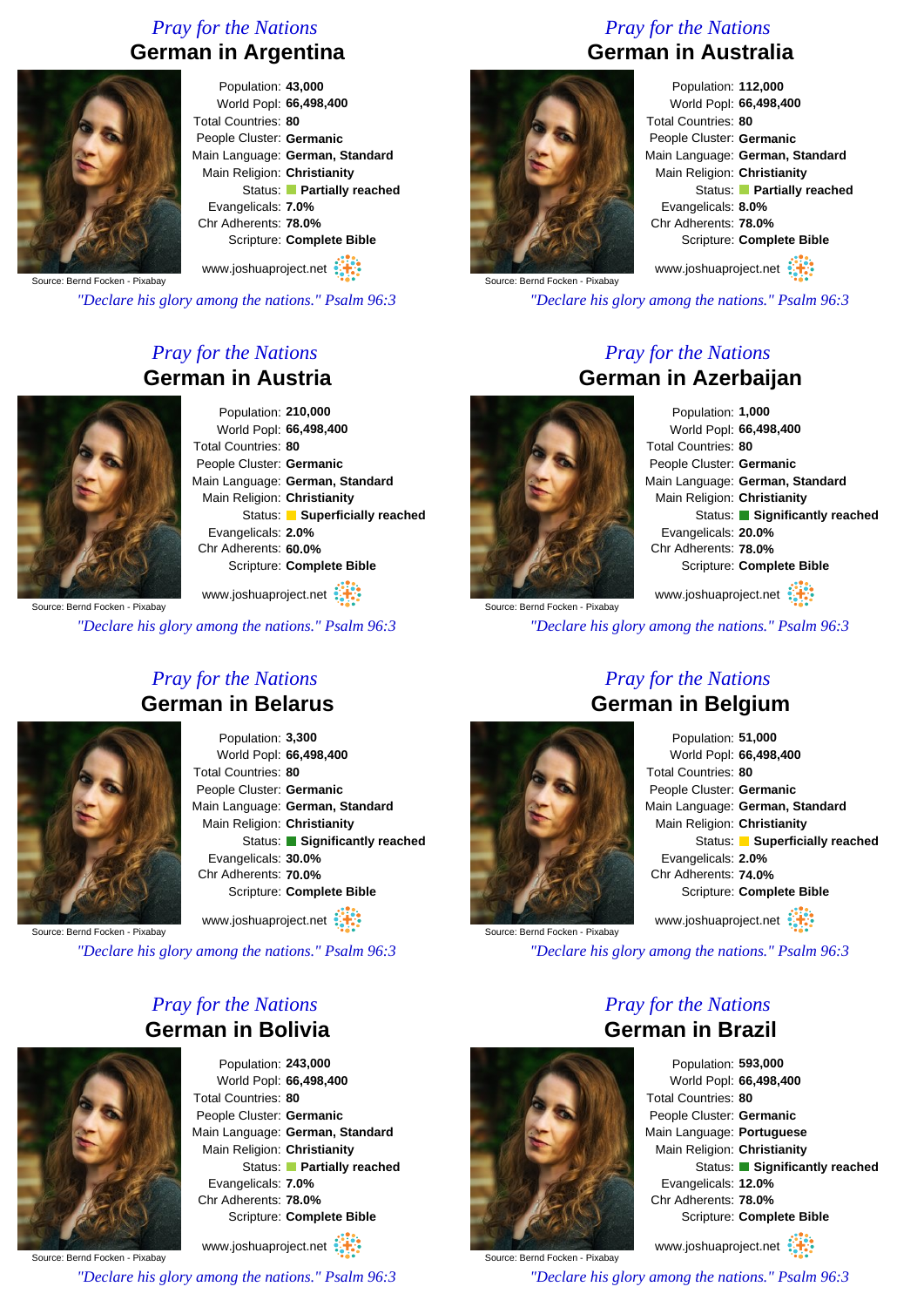#### *Pray for the Nations* **German in Bulgaria**



Population: **700** World Popl: **66,498,400** Total Countries: **80** People Cluster: **Germanic** Main Language: **German, Standard** Main Religion: **Christianity** Status: **Partially reached** Evangelicals: **6.0%** Chr Adherents: **78.0%** Scripture: **Complete Bible**

Source: Bernd Focken - Pixabay www.joshuaproject.net

*"Declare his glory among the nations." Psalm 96:3*

#### *Pray for the Nations* **German in Chile**



Population: **45,000** World Popl: **66,498,400** Total Countries: **80** People Cluster: **Germanic** Main Language: **German, Standard** Main Religion: **Christianity** Status: **Partially reached** Evangelicals: **4.0%** Chr Adherents: **78.0%** Scripture: **Complete Bible**

www.joshuaproject.net

*"Declare his glory among the nations." Psalm 96:3*

#### *Pray for the Nations* **German in Côte d'Ivoire**



Population: **32,000** World Popl: **66,498,400** Total Countries: **80** People Cluster: **Germanic** Main Language: **German, Standard** Main Religion: **Christianity** Status: **Partially reached** Evangelicals: **2.1%** Chr Adherents: **64.0%** Scripture: **Complete Bible** www.joshuaproject.net

Source: Bernd Focken - Pixabay

*"Declare his glory among the nations." Psalm 96:3*

#### *Pray for the Nations* **German in Cyprus**



Population: **2,000** World Popl: **66,498,400** Total Countries: **80** People Cluster: **Germanic** Main Language: **German, Standard** Main Religion: **Christianity** Status: **Partially reached** Evangelicals: **2.4%** Chr Adherents: **64.0%** Scripture: **Complete Bible**

Source: Bernd Focken - Pixabay www.joshuaproject.net *"Declare his glory among the nations." Psalm 96:3*

#### *Pray for the Nations* **German in Canada**



Population: **602,000** World Popl: **66,498,400** Total Countries: **80** People Cluster: **Germanic** Main Language: **German, Standard** Main Religion: **Christianity** Status: **Partially reached** Evangelicals: **3.8%** Chr Adherents: **78.0%** Scripture: **Complete Bible** www.joshuaproject.net

Source: Bernd Focken - Pixabay

*"Declare his glory among the nations." Psalm 96:3*

#### *Pray for the Nations* **German in Colombia**



Source: Bernd Focken - Pixabay

Population: **4,500** World Popl: **66,498,400** Total Countries: **80** People Cluster: **Germanic** Main Language: **German, Standard** Main Religion: **Christianity** Status: **Partially reached** Evangelicals: **4.0%** Chr Adherents: **78.0%** Scripture: **Complete Bible**

www.joshuaproject.net

*"Declare his glory among the nations." Psalm 96:3*



Source: Bernd Focken - Pixabay

#### *Pray for the Nations* **German in Croatia**

Population: **2,700** World Popl: **66,498,400** Total Countries: **80** People Cluster: **Germanic** Main Language: **German, Standard** Main Religion: **Christianity** Status: **Partially reached** Evangelicals: **4.0%** Chr Adherents: **78.0%** Scripture: **Complete Bible** www.joshuaproject.net

*"Declare his glory among the nations." Psalm 96:3*

*Pray for the Nations*



Population: **4,600** World Popl: **66,498,400** Total Countries: **80** People Cluster: **Germanic** Main Language: **German, Standard** Main Religion: **Christianity** Status: **Partially reached** Evangelicals: **2.1%** Chr Adherents: **64.0%** Scripture: **Complete Bible**

www.joshuaproject.net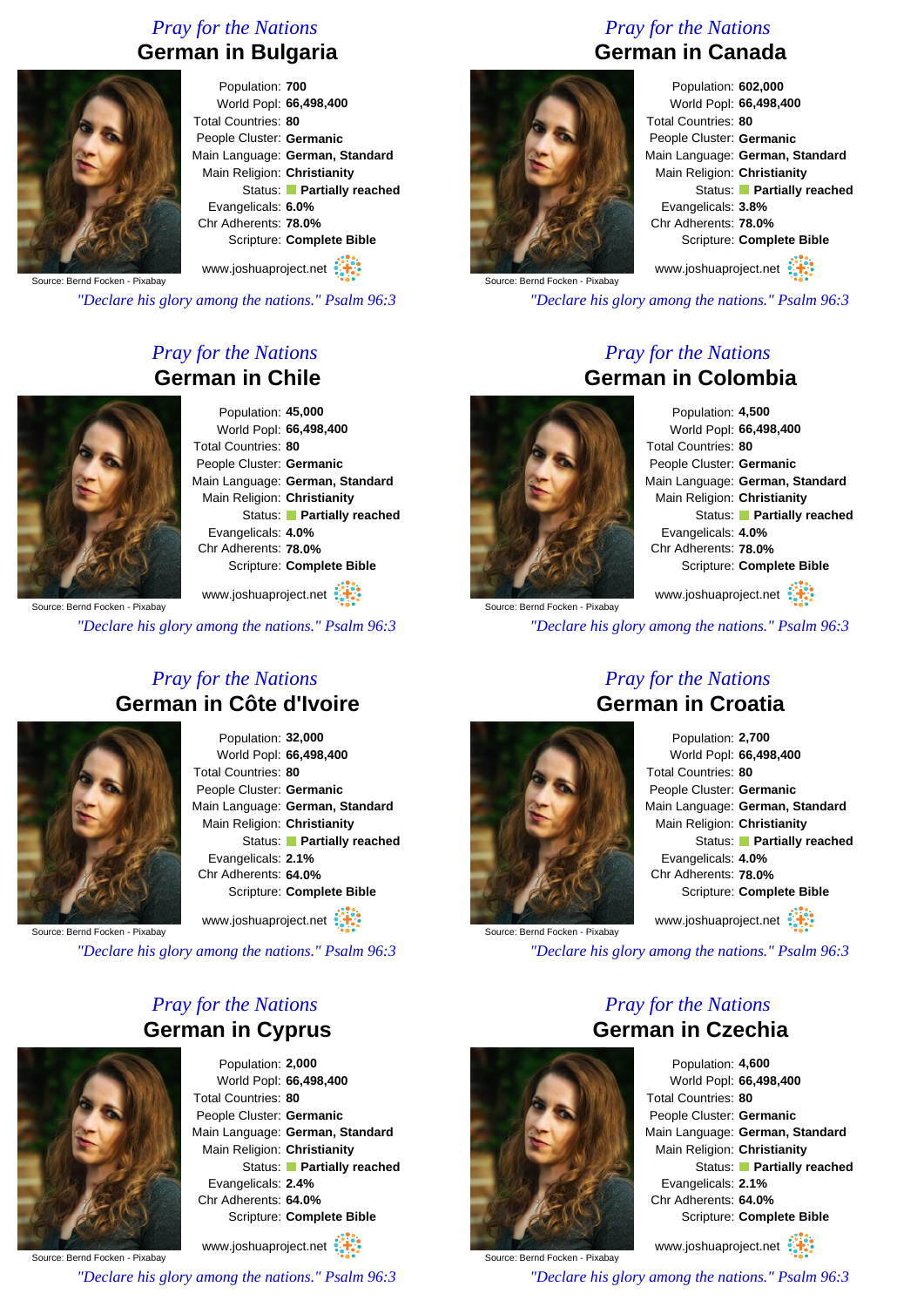#### *Pray for the Nations* **German in Denmark**



Population: **38,000** World Popl: **66,498,400** Total Countries: **80** People Cluster: **Germanic** Main Language: **German, Standard** Main Religion: **Christianity** Status: **Partially reached** Evangelicals: **2.1%** Chr Adherents: **64.0%** Scripture: **Complete Bible**

www.joshuaproject.net

Source: Bernd Focken - Pixabay

*"Declare his glory among the nations." Psalm 96:3*

#### *Pray for the Nations* **German in Ecuador**



Population: **44,000** World Popl: **66,498,400** Total Countries: **80** People Cluster: **Germanic** Main Language: **German, Standard** Main Religion: **Christianity** Status: **Partially reached** Evangelicals: **2.1%** Chr Adherents: **64.0%** Scripture: **Complete Bible**

www.joshuaproject.net

*"Declare his glory among the nations." Psalm 96:3*

#### *Pray for the Nations* **German in El Salvador**



Population: **6,600** World Popl: **66,498,400** Total Countries: **80** People Cluster: **Germanic** Main Language: **German, Standard** Main Religion: **Christianity** Status: **Partially reached** Evangelicals: **2.1%** Chr Adherents: **68.0%** Scripture: **Complete Bible**

www.joshuaproject.net :

Source: Bernd Focken - Pixabay

*"Declare his glory among the nations." Psalm 96:3*

#### *Pray for the Nations* **German in Finland**



Population: **4,200** World Popl: **66,498,400** Total Countries: **80** People Cluster: **Germanic** Main Language: **German, Standard** Main Religion: **Christianity** Status: **Partially reached** Evangelicals: **2.1%** Chr Adherents: **64.0%** Scripture: **Complete Bible**

Source: Bernd Focken - Pixabay www.joshuaproject.net *"Declare his glory among the nations." Psalm 96:3*

#### *Pray for the Nations* **German in Dominican Republic**



Population: **800** World Popl: **66,498,400** Total Countries: **80** People Cluster: **Germanic** Main Language: **German, Standard** Main Religion: **Christianity** Status: **Partially reached** Evangelicals: **2.1%** Chr Adherents: **64.0%** Scripture: **Complete Bible** www.joshuaproject.net

Source: Bernd Focken - Pixabay

*"Declare his glory among the nations." Psalm 96:3*

#### *Pray for the Nations* **German in Egypt**



Source: Bernd Focken - Pixabay

Population: **31,000** World Popl: **66,498,400** Total Countries: **80** People Cluster: **Germanic** Main Language: **German, Standard** Main Religion: **Christianity** Status: **Superficially reached** Evangelicals: **2.0%** Chr Adherents: **64.0%** Scripture: **Complete Bible**

www.joshuaproject.net

*"Declare his glory among the nations." Psalm 96:3*



Source: Bernd Focken - Pixabay

# **German in Estonia**

Population: **2,600** World Popl: **66,498,400** Total Countries: **80** People Cluster: **Germanic** Main Language: **German, Standard** Main Religion: **Christianity** Status: **Partially reached** Evangelicals: **2.1%** Chr Adherents: **67.0%** Scripture: **Complete Bible** www.joshuaproject.net

*"Declare his glory among the nations." Psalm 96:3*

Source: Bernd Focken - Pixabay

*Pray for the Nations* **German in France**

> Population: **652,000** World Popl: **66,498,400** Total Countries: **80** People Cluster: **Germanic** Main Language: **German, Standard** Main Religion: **Christianity** Status: **Partially reached** Evangelicals: **2.1%** Chr Adherents: **64.0%** Scripture: **Complete Bible**

www.joshuaproject.net

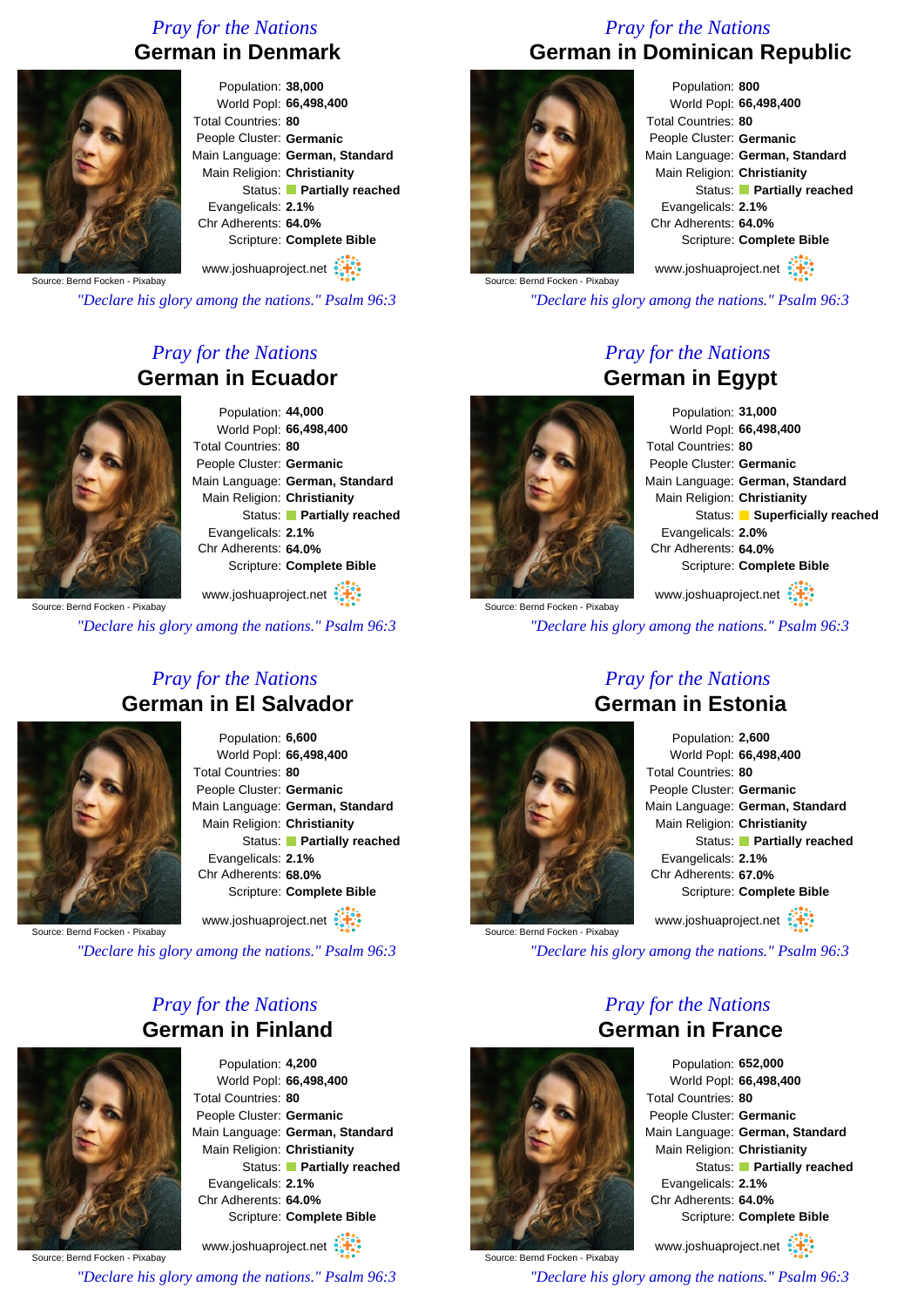#### *Pray for the Nations* **German in Georgia**



Population: **1,000** World Popl: **66,498,400** Total Countries: **80** People Cluster: **Germanic** Main Language: **German, Standard** Main Religion: **Christianity** Status: **Partially reached** Evangelicals: **2.1%** Chr Adherents: **64.0%** Scripture: **Complete Bible**

Source: Bernd Focken - Pixabay www.joshuaproject.net

*"Declare his glory among the nations." Psalm 96:3*

#### *Pray for the Nations* **German in Ghana**



Population: **4,900** World Popl: **66,498,400** Total Countries: **80** People Cluster: **Germanic** Main Language: **German, Standard** Main Religion: **Christianity** Status: **Partially reached** Evangelicals: **2.1%** Chr Adherents: **64.0%** Scripture: **Complete Bible**

www.joshuaproject.net

*"Declare his glory among the nations." Psalm 96:3*

#### *Pray for the Nations* **German in Hungary**



Population: **18,000** World Popl: **66,498,400** Total Countries: **80** People Cluster: **Germanic** Main Language: **German, Standard** Main Religion: **Christianity** Status: **Partially reached** Evangelicals: **2.1%** Chr Adherents: **64.0%** Scripture: **Complete Bible**

www.joshuaproject.net

Source: Bernd Focken - Pixabay

*"Declare his glory among the nations." Psalm 96:3*

#### *Pray for the Nations* **German in Indonesia**



Population: **5,700** World Popl: **66,498,400** Total Countries: **80** People Cluster: **Germanic** Main Language: **German, Standard** Main Religion: **Christianity** Status: **Partially reached** Evangelicals: **5.0%** Chr Adherents: **80.0%** Scripture: **Complete Bible**

Source: Bernd Focken - Pixabay www.joshuaproject.net *"Declare his glory among the nations." Psalm 96:3*

#### *Pray for the Nations* **German in Germany**



Population: **60,025,000** World Popl: **66,498,400** Total Countries: **80** People Cluster: **Germanic** Main Language: **German, Standard** Main Religion: **Christianity** Status: **Partially reached** Evangelicals: **2.4%** Chr Adherents: **64.0%** Scripture: **Complete Bible** www.joshuaproject.net

Source: Bernd Focken - Pixabay

*"Declare his glory among the nations." Psalm 96:3*

#### *Pray for the Nations* **German in Greece**



Source: Bernd Focken - Pixabay

Population: **26,000** World Popl: **66,498,400** Total Countries: **80** People Cluster: **Germanic** Main Language: **German, Standard** Main Religion: **Christianity** Status: **Partially reached** Evangelicals: **2.1%** Chr Adherents: **64.0%** Scripture: **Complete Bible**

www.joshuaproject.net

*"Declare his glory among the nations." Psalm 96:3*



Source: Bernd Focken - Pixabay

#### *Pray for the Nations* **German in Iceland**

Population: **900** World Popl: **66,498,400** Total Countries: **80** People Cluster: **Germanic** Main Language: **German, Standard** Main Religion: **Christianity** Status: **Superficially reached** Evangelicals: **2.0%** Chr Adherents: **65.0%** Scripture: **Complete Bible** www.joshuaproject.net

*"Declare his glory among the nations." Psalm 96:3*

#### *Pray for the Nations* **German in Iran**



Population: **900** World Popl: **66,498,400** Total Countries: **80** People Cluster: **Germanic** Main Language: **German, Standard** Main Religion: **Christianity** Status: **Partially reached** Evangelicals: **2.1%** Chr Adherents: **66.0%** Scripture: **Complete Bible**

www.joshuaproject.net

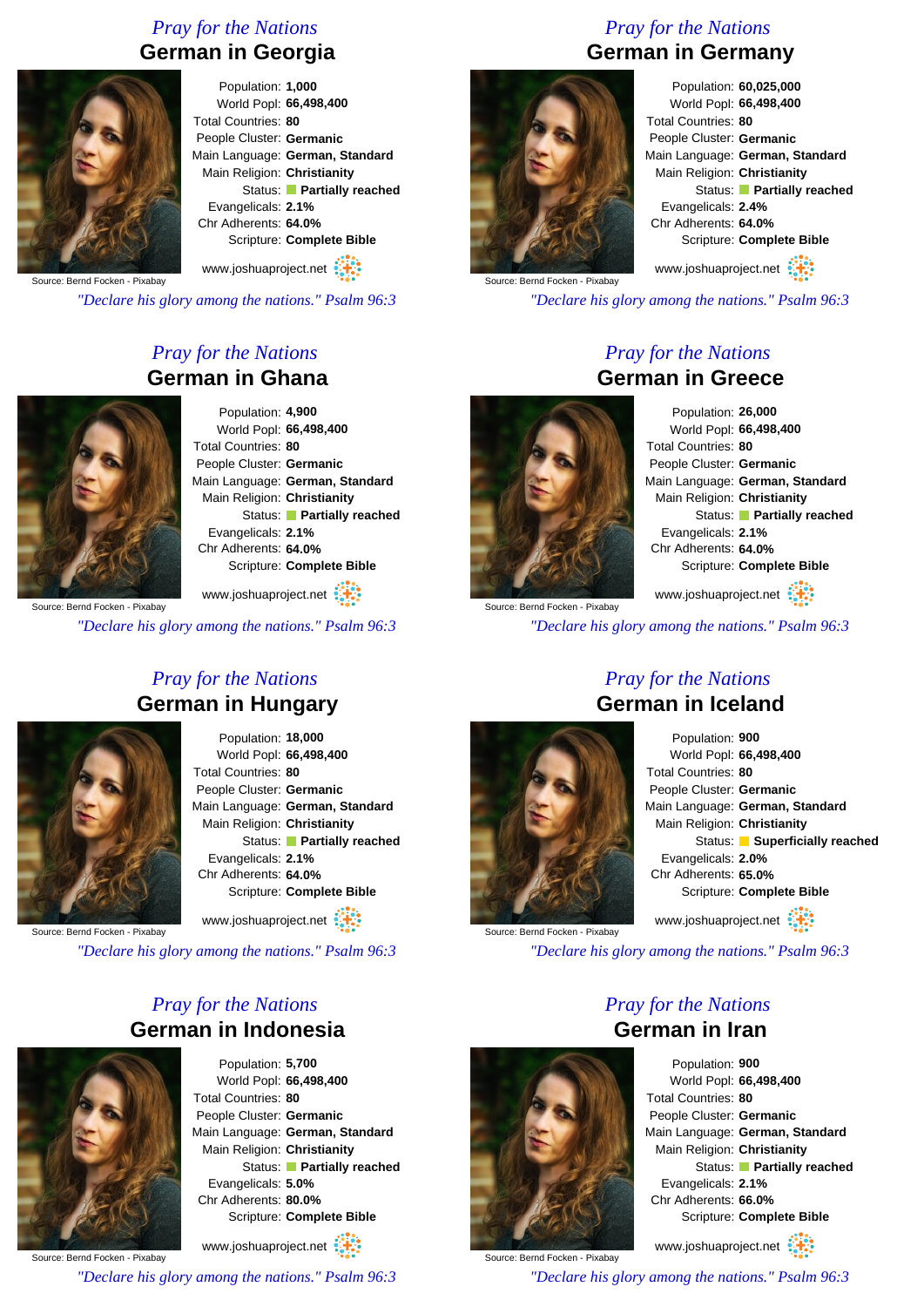#### *Pray for the Nations* **German in Ireland**



Population: **12,000** World Popl: **66,498,400** Total Countries: **80** People Cluster: **Germanic** Main Language: **German, Standard** Main Religion: **Christianity** Status: **Partially reached** Evangelicals: **2.1%** Chr Adherents: **64.0%** Scripture: **Complete Bible**

www.joshuaproject.net

Source: Bernd Focken - Pixabay

*"Declare his glory among the nations." Psalm 96:3*

#### *Pray for the Nations* **German in Kazakhstan**



Population: **211,000** World Popl: **66,498,400** Total Countries: **80** People Cluster: **Germanic** Main Language: **Russian** Main Religion: **Christianity** Status: **Partially reached** Evangelicals: **2.1%** Chr Adherents: **66.0%** Scripture: **Complete Bible**

www.joshuaproject.net

*"Declare his glory among the nations." Psalm 96:3*

#### *Pray for the Nations* **German in Latvia**



Population: **2,800** World Popl: **66,498,400** Total Countries: **80** People Cluster: **Germanic** Main Language: **German, Standard** Main Religion: **Christianity** Status: **Partially reached** Evangelicals: **2.1%** Chr Adherents: **64.0%** Scripture: **Complete Bible**

www.joshuaproject.net

Source: Bernd Focken - Pixabay

*"Declare his glory among the nations." Psalm 96:3*

#### *Pray for the Nations* **German in Lithuania**



Population: **2,800** World Popl: **66,498,400** Total Countries: **80** People Cluster: **Germanic** Main Language: **German, Standard** Main Religion: **Christianity** Status: **Partially reached** Evangelicals: **2.1%** Chr Adherents: **66.0%** Scripture: **Complete Bible**

Source: Bernd Focken - Pixabay www.joshuaproject.net *"Declare his glory among the nations." Psalm 96:3*

#### *Pray for the Nations* **German in Italy**



Population: **36,000** World Popl: **66,498,400** Total Countries: **80** People Cluster: **Germanic** Main Language: **German, Standard** Main Religion: **Christianity** Status: **Partially reached** Evangelicals: **2.1%** Chr Adherents: **64.0%** Scripture: **Complete Bible** www.joshuaproject.net

Source: Bernd Focken - Pixabay

*"Declare his glory among the nations." Psalm 96:3*

#### *Pray for the Nations* **German in Kyrgyzstan**



Source: Bernd Focken - Pixabay

Population: **8,300** World Popl: **66,498,400** Total Countries: **80** People Cluster: **Germanic** Main Language: **German, Standard** Main Religion: **Christianity** Status: **Superficially reached** Evangelicals: **2.0%** Chr Adherents: **62.0%** Scripture: **Complete Bible**

www.joshuaproject.net

*"Declare his glory among the nations." Psalm 96:3*



Source: Bernd Focken - Pixabay

#### *Pray for the Nations* **German in Liechtenstein**

Population: **1,300** World Popl: **66,498,400** Total Countries: **80** People Cluster: **Germanic** Main Language: **German, Standard** Main Religion: **Christianity** Status: **Superficially reached** Evangelicals: **1.5%** Chr Adherents: **66.0%** Scripture: **Complete Bible** www.joshuaproject.net

*"Declare his glory among the nations." Psalm 96:3*



Source: Bernd Focken - Pixabay

*Pray for the Nations* **German in Luxembourg** Population: **14,000**

World Popl: **66,498,400** Total Countries: **80** People Cluster: **Germanic** Main Language: **German, Standard** Main Religion: **Christianity** Status: **Partially reached** Evangelicals: **2.1%** Chr Adherents: **65.0%** Scripture: **Complete Bible**

www.joshuaproject.net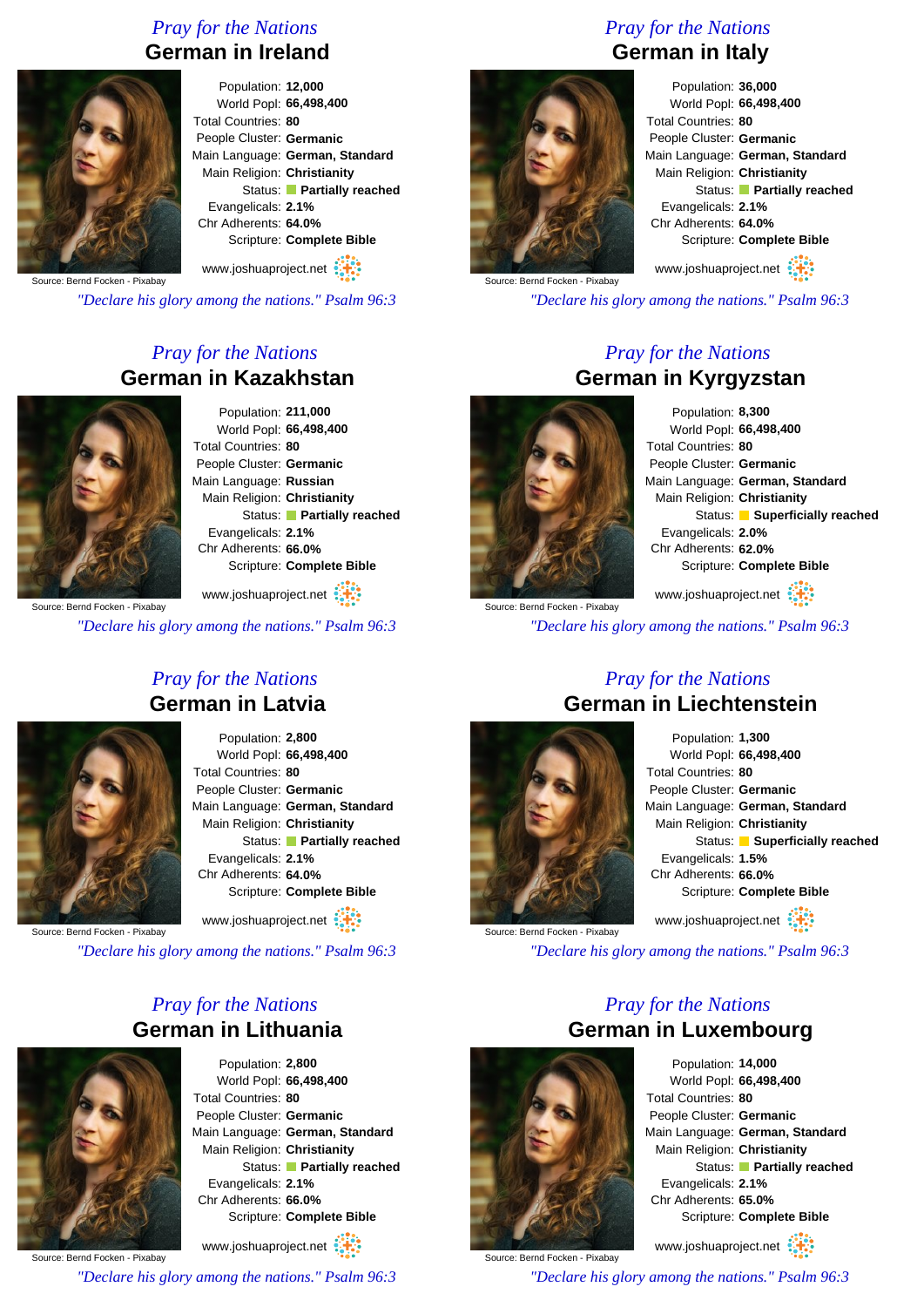#### *Pray for the Nations* **German in Mexico**



Population: **6,900** World Popl: **66,498,400** Total Countries: **80** People Cluster: **Germanic** Main Language: **German, Standard** Main Religion: **Christianity** Status: **Partially reached** Evangelicals: **2.1%** Chr Adherents: **64.0%** Scripture: **Complete Bible**

www.joshuaproject.net

Source: Bernd Focken - Pixabay

*"Declare his glory among the nations." Psalm 96:3*

#### *Pray for the Nations* **German in Monaco**



Population: **1,000** World Popl: **66,498,400** Total Countries: **80** People Cluster: **Germanic** Main Language: **German, Standard** Main Religion: **Christianity** Status: **Partially reached** Evangelicals: **2.1%** Chr Adherents: **66.0%** Scripture: **Complete Bible**

www.joshuaproject.net

*"Declare his glory among the nations." Psalm 96:3*

#### *Pray for the Nations* **German in Namibia**



Population: **41,000** World Popl: **66,498,400** Total Countries: **80** People Cluster: **Germanic** Main Language: **German, Standard** Main Religion: **Christianity** Status: **Partially reached** Evangelicals: **2.1%** Chr Adherents: **64.0%** Scripture: **Complete Bible**

www.joshuaproject.net :

Source: Bernd Focken - Pixabay

*"Declare his glory among the nations." Psalm 96:3*

#### *Pray for the Nations* **German in New Zealand**



Population: **17,000** World Popl: **66,498,400** Total Countries: **80** People Cluster: **Germanic** Main Language: **German, Standard** Main Religion: **Christianity** Status: **Partially reached** Evangelicals: **2.1%** Chr Adherents: **64.0%** Scripture: **Complete Bible**

Source: Bernd Focken - Pixabay www.joshuaproject.net *"Declare his glory among the nations." Psalm 96:3*

#### *Pray for the Nations* **German in Moldova**



Population: **6,700** World Popl: **66,498,400** Total Countries: **80** People Cluster: **Germanic** Main Language: **German, Standard** Main Religion: **Christianity** Status: **Partially reached** Evangelicals: **2.1%** Chr Adherents: **64.0%** Scripture: **Complete Bible** www.joshuaproject.net

Source: Bernd Focken - Pixabay

*"Declare his glory among the nations." Psalm 96:3*

#### *Pray for the Nations* **German in Mozambique**



Population: **4,500** World Popl: **66,498,400** Total Countries: **80** People Cluster: **Germanic** Main Language: **German, Standard** Main Religion: **Christianity** Status: **Partially reached** Evangelicals: **2.4%** Chr Adherents: **64.0%** Scripture: **Complete Bible**

Source: Bernd Focken - Pixabay www.joshuaproject.net

*"Declare his glory among the nations." Psalm 96:3*



Source: Bernd Focken - Pixabay

Source: Bernd Focken - Pixabay

# **German in Netherlands**

Population: **281,000** World Popl: **66,498,400** Total Countries: **80** People Cluster: **Germanic** Main Language: **German, Standard** Main Religion: **Christianity** Status: **Superficially reached** Evangelicals: **2.0%** Chr Adherents: **62.0%** Scripture: **Complete Bible** www.joshuaproject.net

*"Declare his glory among the nations." Psalm 96:3*

#### *Pray for the Nations* **German in Nigeria**



Population: **4,200** World Popl: **66,498,400** Total Countries: **80** People Cluster: **Germanic** Main Language: **German, Standard** Main Religion: **Christianity** Status: **Significantly reached** Evangelicals: **13.0%** Chr Adherents: **78.0%** Scripture: **Complete Bible**

www.joshuaproject.net

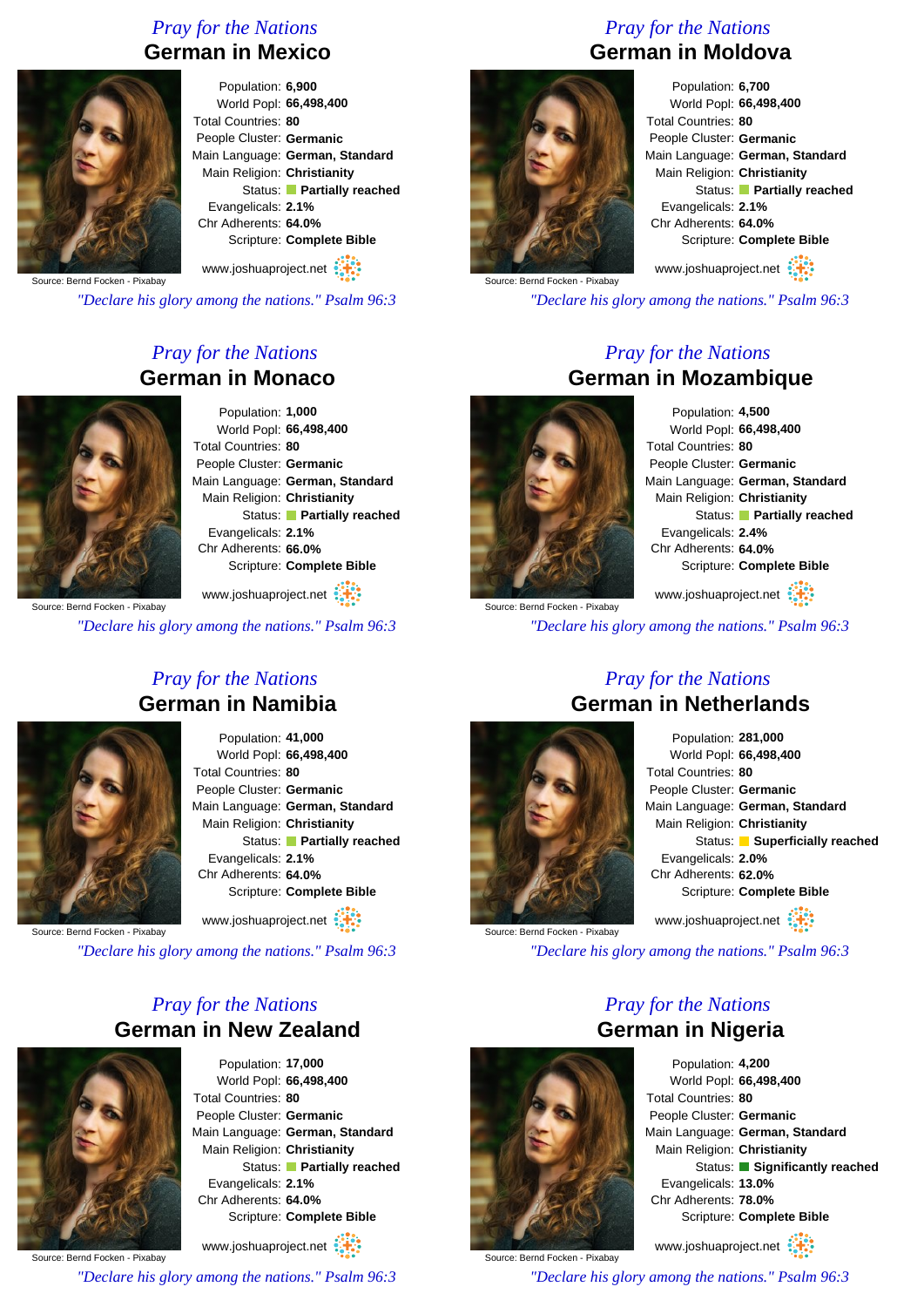#### *Pray for the Nations* **German in Norway**



Population: **29,000** World Popl: **66,498,400** Total Countries: **80** People Cluster: **Germanic** Main Language: **German, Standard** Main Religion: **Christianity** Status: **Partially reached** Evangelicals: **2.1%** Chr Adherents: **64.0%** Scripture: **Complete Bible**

Source: Bernd Focken - Pixabay www.joshuaproject.net

*"Declare his glory among the nations." Psalm 96:3*

#### *Pray for the Nations* **German in Peru**



Population: **6,500** World Popl: **66,498,400** Total Countries: **80** People Cluster: **Germanic** Main Language: **German, Standard** Main Religion: **Christianity** Status: **Partially reached** Evangelicals: **2.1%** Chr Adherents: **64.0%** Scripture: **Complete Bible**

www.joshuaproject.net

*"Declare his glory among the nations." Psalm 96:3*

#### *Pray for the Nations* **German in Portugal**



Population: **16,000** World Popl: **66,498,400** Total Countries: **80** People Cluster: **Germanic** Main Language: **German, Standard** Main Religion: **Christianity** Status: **Partially reached** Evangelicals: **2.1%** Chr Adherents: **64.0%** Scripture: **Complete Bible**

www.joshuaproject.net

Source: Bernd Focken - Pixabay

*"Declare his glory among the nations." Psalm 96:3*

#### *Pray for the Nations* **German in Qatar**



Population: **5,700** World Popl: **66,498,400** Total Countries: **80** People Cluster: **Germanic** Main Language: **German, Standard** Main Religion: **Christianity** Status: **Superficially reached** Evangelicals: **2.0%** Chr Adherents: **65.0%** Scripture: **Complete Bible**

Source: Bernd Focken - Pixabay www.joshuaproject.net *"Declare his glory among the nations." Psalm 96:3*

*Pray for the Nations* **German in Paraguay**



Source: Bernd Focken - Pixabay

Population: **63,000** World Popl: **66,498,400** Total Countries: **80** People Cluster: **Germanic** Main Language: **German, Standard** Main Religion: **Christianity** Status: **Partially reached** Evangelicals: **2.1%** Chr Adherents: **64.0%** Scripture: **Complete Bible** www.joshuaproject.net

*"Declare his glory among the nations." Psalm 96:3*

#### *Pray for the Nations* **German in Poland**



Population: **121,000** World Popl: **66,498,400** Total Countries: **80** People Cluster: **Germanic** Main Language: **German, Standard** Main Religion: **Christianity** Status: **Superficially reached** Evangelicals: **1.9%** Chr Adherents: **64.0%** Scripture: **Complete Bible**

Source: Bernd Focken - Pixabay www.joshuaproject.net

*"Declare his glory among the nations." Psalm 96:3*



Source: Bernd Focken - Pixabay

#### *Pray for the Nations* **German in Puerto Rico**

Population: **1,300** World Popl: **66,498,400** Total Countries: **80** People Cluster: **Germanic** Main Language: **German, Standard** Main Religion: **Christianity** Status: **Partially reached** Evangelicals: **3.0%** Chr Adherents: **64.0%** Scripture: **Complete Bible** www.joshuaproject.net

*"Declare his glory among the nations." Psalm 96:3*

*Pray for the Nations*



Population: **32,000** World Popl: **66,498,400** Total Countries: **80** People Cluster: **Germanic** Main Language: **German, Standard** Main Religion: **Christianity** Status: **Partially reached** Evangelicals: **2.1%** Chr Adherents: **64.0%** Scripture: **Complete Bible**

www.joshuaproject.net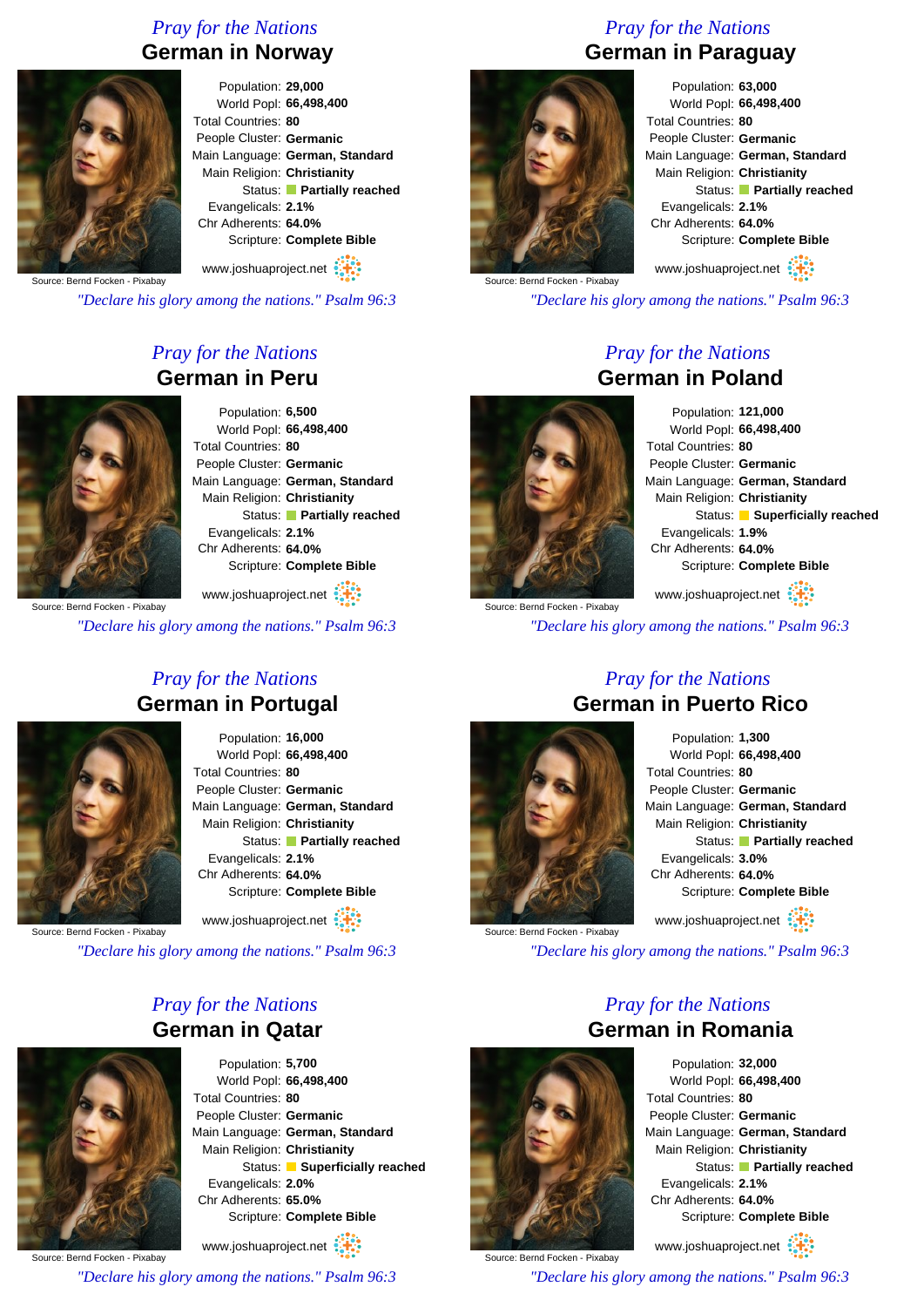#### *Pray for the Nations* **German in Russia**



Population: **402,000** World Popl: **66,498,400** Total Countries: **80** People Cluster: **Germanic** Main Language: **German, Standard** Main Religion: **Christianity** Status: **Partially reached** Evangelicals: **2.1%** Chr Adherents: **64.0%** Scripture: **Complete Bible**

www.joshuaproject.net

Source: Bernd Focken - Pixabay

*"Declare his glory among the nations." Psalm 96:3*

#### *Pray for the Nations* **German in Singapore**



Population: **1,700** World Popl: **66,498,400** Total Countries: **80** People Cluster: **Germanic** Main Language: **German, Standard** Main Religion: **Christianity** Status: **Partially reached** Evangelicals: **2.1%** Chr Adherents: **64.0%** Scripture: **Complete Bible**

www.joshuaproject.net

*"Declare his glory among the nations." Psalm 96:3*

#### *Pray for the Nations* **German in Slovenia**



Population: **13,000** World Popl: **66,498,400** Total Countries: **80** People Cluster: **Germanic** Main Language: **German, Standard** Main Religion: **Christianity** Status: **Partially reached** Evangelicals: **2.1%** Chr Adherents: **65.0%** Scripture: **Complete Bible**

www.joshuaproject.net :

Source: Bernd Focken - Pixabay

*"Declare his glory among the nations." Psalm 96:3*

#### *Pray for the Nations* **German in Spain**



Population: **154,000** World Popl: **66,498,400** Total Countries: **80** People Cluster: **Germanic** Main Language: **German, Standard** Main Religion: **Christianity** Status: **Partially reached** Evangelicals: **2.1%** Chr Adherents: **64.0%** Scripture: **Complete Bible**

Source: Bernd Focken - Pixabay www.joshuaproject.net *"Declare his glory among the nations." Psalm 96:3*

#### *Pray for the Nations* **German in Serbia**



Population: **6,200** World Popl: **66,498,400** Total Countries: **80** People Cluster: **Germanic** Main Language: **German, Standard** Main Religion: **Christianity** Status: **Partially reached** Evangelicals: **2.1%** Chr Adherents: **64.0%** Scripture: **Complete Bible** www.joshuaproject.net

Source: Bernd Focken - Pixabay

*"Declare his glory among the nations." Psalm 96:3*

#### *Pray for the Nations* **German in Slovakia**



Source: Bernd Focken - Pixabay

Population: **4,600** World Popl: **66,498,400** Total Countries: **80** People Cluster: **Germanic** Main Language: **German, Standard** Main Religion: **Christianity** Status: **Partially reached** Evangelicals: **2.1%** Chr Adherents: **64.0%** Scripture: **Complete Bible**

www.joshuaproject.net

*"Declare his glory among the nations." Psalm 96:3*



Source: Bernd Focken - Pixabay

#### *Pray for the Nations* **German in South Africa**

Population: **15,000** World Popl: **66,498,400** Total Countries: **80** People Cluster: **Germanic** Main Language: **German, Standard** Main Religion: **Christianity** Status: **Partially reached** Evangelicals: **2.1%** Chr Adherents: **64.0%** Scripture: **Complete Bible** www.joshuaproject.net

*"Declare his glory among the nations." Psalm 96:3*

*Pray for the Nations* **German in Sweden**

Source: Bernd Focken - Pixabay



www.joshuaproject.net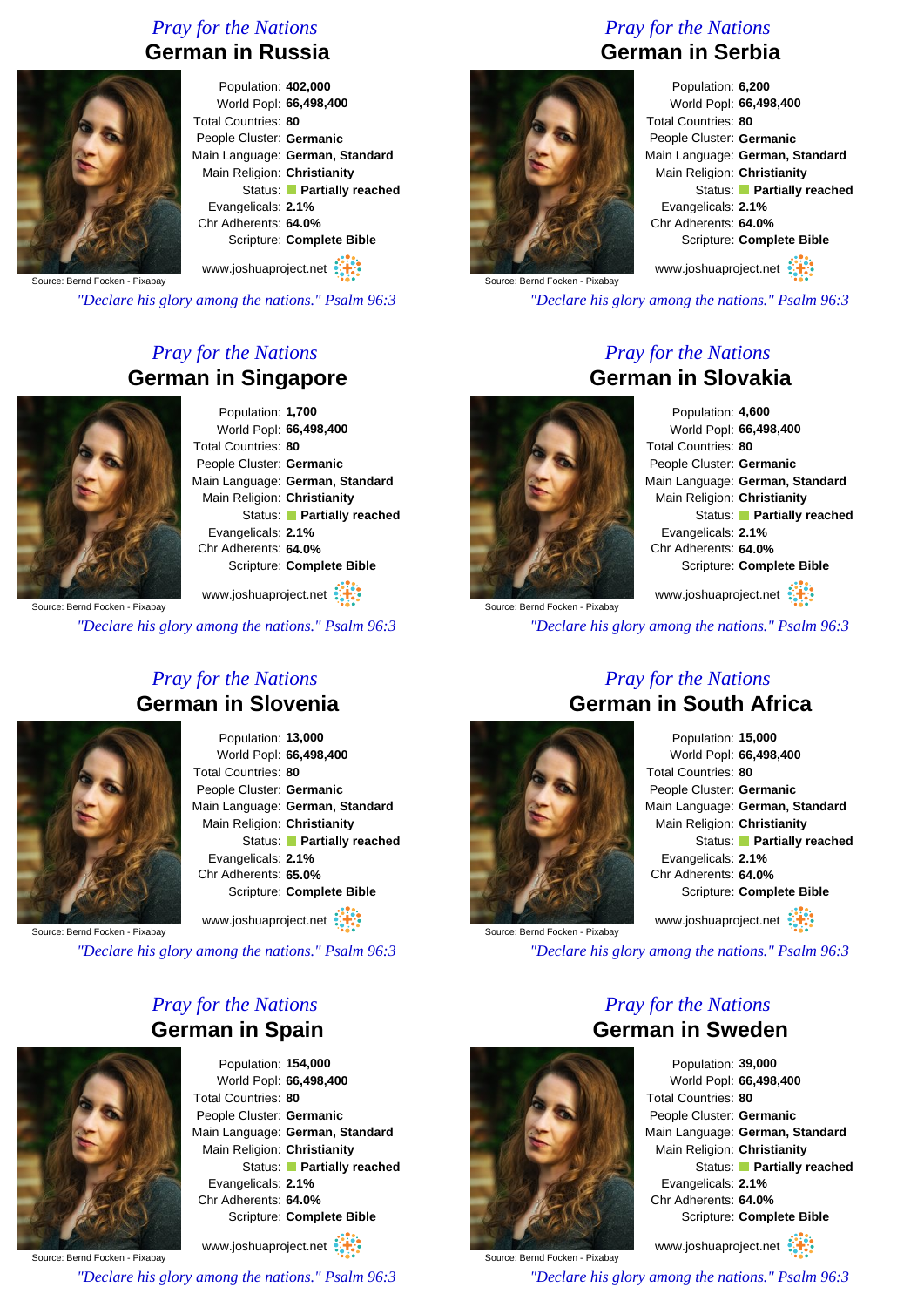#### *Pray for the Nations* **German in Switzerland**



Population: **252,000** World Popl: **66,498,400** Total Countries: **80** People Cluster: **Germanic** Main Language: **German, Standard** Main Religion: **Christianity** Status: **Partially reached** Evangelicals: **2.1%** Chr Adherents: **64.0%** Scripture: **Complete Bible**

www.joshuaproject.net

Source: Bernd Focken - Pixabay

*"Declare his glory among the nations." Psalm 96:3*

#### *Pray for the Nations* **German in Tanzania**



Population: **14,000** World Popl: **66,498,400** Total Countries: **80** People Cluster: **Germanic** Main Language: **German, Standard** Main Religion: **Christianity** Status: **Partially reached** Evangelicals: **2.1%** Chr Adherents: **64.0%** Scripture: **Complete Bible**

www.joshuaproject.net

*"Declare his glory among the nations." Psalm 96:3*

#### *Pray for the Nations* **German in Trinidad and Tobago**



Population: **2,800** World Popl: **66,498,400** Total Countries: **80** People Cluster: **Germanic** Main Language: **German, Standard** Main Religion: **Christianity** Status: **Partially reached** Evangelicals: **2.1%** Chr Adherents: **68.0%** Scripture: **Complete Bible**

www.joshuaproject.net

Source: Bernd Focken - Pixabay

*"Declare his glory among the nations." Psalm 96:3*

#### *Pray for the Nations* **German in Turkmenistan**



Population: **1,900** World Popl: **66,498,400** Total Countries: **80** People Cluster: **Germanic** Main Language: **German, Standard** Main Religion: **Christianity** Status: **Partially reached** Evangelicals: **2.1%** Chr Adherents: **66.0%** Scripture: **Complete Bible**

Source: Bernd Focken - Pixabay www.joshuaproject.net

*"Declare his glory among the nations." Psalm 96:3*

#### *Pray for the Nations* **German in Syria**



Population: **1,700** World Popl: **66,498,400** Total Countries: **80** People Cluster: **Germanic** Main Language: **German, Standard** Main Religion: **Christianity** Status: **Superficially reached** Evangelicals: **2.0%** Chr Adherents: **64.0%** Scripture: **Complete Bible**

www.joshuaproject.net

*"Declare his glory among the nations." Psalm 96:3*

#### *Pray for the Nations* **German in Togo**



Source: Bernd Focken - Pixabay

Population: **800** World Popl: **66,498,400** Total Countries: **80** People Cluster: **Germanic** Main Language: **German, Standard** Main Religion: **Christianity** Status: **Partially reached** Evangelicals: **2.1%** Chr Adherents: **64.0%** Scripture: **Complete Bible**

www.joshuaproject.net

*"Declare his glory among the nations." Psalm 96:3*



Source: Bernd Focken - Pixabay

| Population: 6,200               |                           |
|---------------------------------|---------------------------|
| World Popl: 66,498,400          |                           |
| Total Countries: 80             |                           |
| People Cluster: Germanic        |                           |
| Main Language: German, Standard |                           |
| Main Religion: Christianity     |                           |
|                                 | Status: Partially reached |
| Evangelicals: 2.1%              |                           |
| Chr Adherents: 65.0%            |                           |
| Scripture: Complete Bible       |                           |
| www.joshuaproject.net           |                           |

*"Declare his glory among the nations." Psalm 96:3*

### *Pray for the Nations* **German in Ukraine**



Source: Bernd Focken - Pixabay

Population: **30,000** World Popl: **66,498,400** Total Countries: **80** People Cluster: **Germanic** Main Language: **German, Standard** Main Religion: **Christianity** Status: **Partially reached** Evangelicals: **2.1%** Chr Adherents: **64.0%** Scripture: **Complete Bible**

www.joshuaproject.net

*"Declare his glory among the nations." Psalm 96:3*

### *Pray for the Nations* **German in Turkey**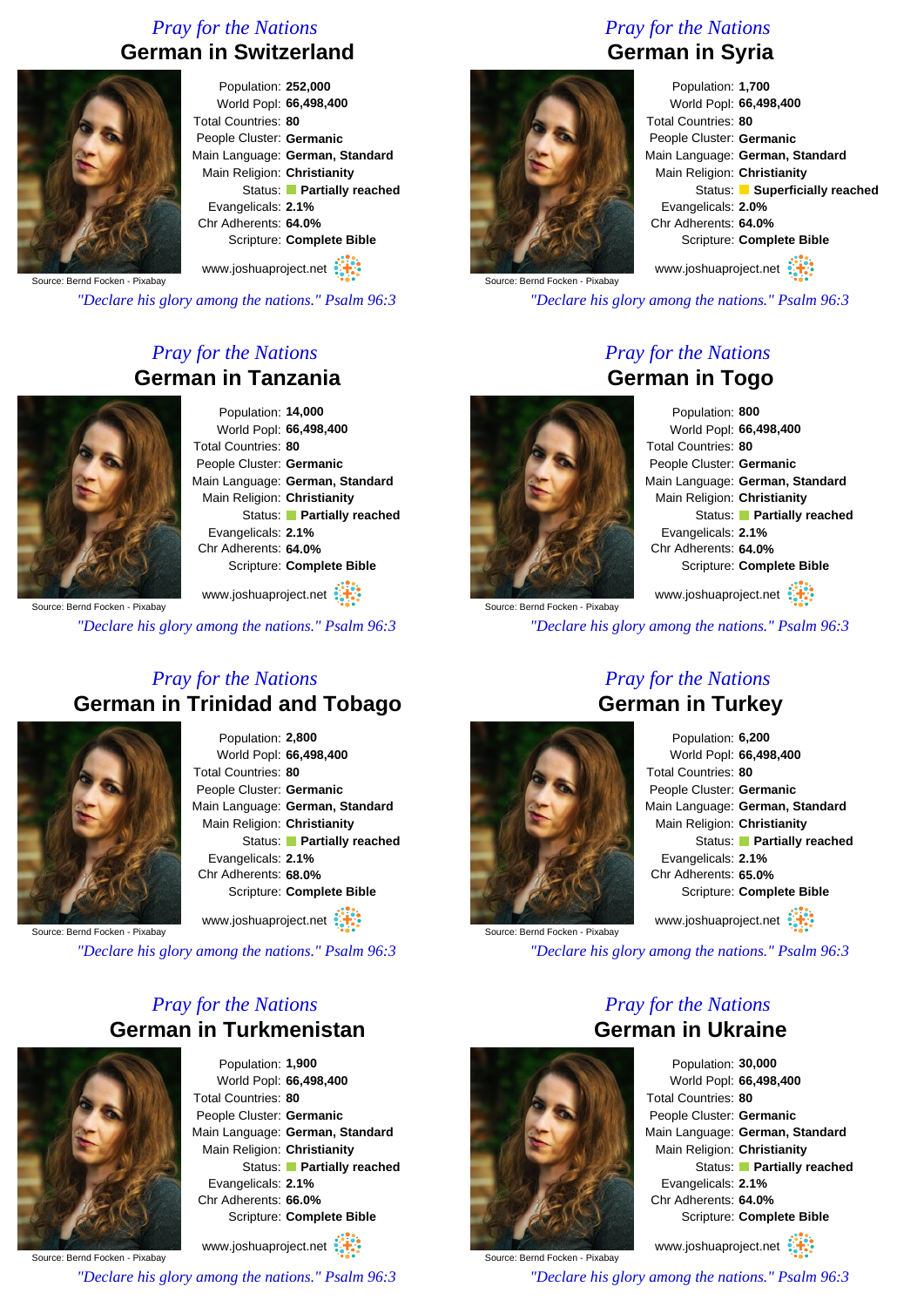#### *Pray for the Nations* **German in United Kingdom**



Population: **143,000** World Popl: **66,498,400** Total Countries: **80** People Cluster: **Germanic** Main Language: **German, Standard** Main Religion: **Christianity** Status: **Partially reached** Evangelicals: **2.1%** Chr Adherents: **64.0%** Scripture: **Complete Bible**

www.joshuaproject.net

Source: Bernd Focken - Pixabay

*"Declare his glory among the nations." Psalm 96:3*

#### *Pray for the Nations* **German in Uruguay**



Population: **40,000** World Popl: **66,498,400** Total Countries: **80** People Cluster: **Germanic** Main Language: **German, Standard** Main Religion: **Christianity** Status: **Partially reached** Evangelicals: **2.1%** Chr Adherents: **64.0%** Scripture: **Complete Bible**

www.joshuaproject.net

*"Declare his glory among the nations." Psalm 96:3*

#### *Pray for the Nations* **German in Venezuela**



Population: **8,400** World Popl: **66,498,400** Total Countries: **80** People Cluster: **Germanic** Main Language: **German, Standard** Main Religion: **Christianity** Status: **Partially reached** Evangelicals: **2.1%** Chr Adherents: **64.0%** Scripture: **Complete Bible**

www.joshuaproject.net

Source: Bernd Focken - Pixabay

*"Declare his glory among the nations." Psalm 96:3*

#### *Pray for the Nations* **German in Yemen**



Population: **8,200** World Popl: **66,498,400** Total Countries: **80** People Cluster: **Germanic** Main Language: **German, Standard** Main Religion: **Christianity** Status: **Superficially reached** Evangelicals: **2.0%** Chr Adherents: **66.0%** Scripture: **Complete Bible** www.joshuaproject.net

Source: Bernd Focken - Pixabay

*"Declare his glory among the nations." Psalm 96:3*

#### *Pray for the Nations* **German in United States**



Population: **1,599,000** World Popl: **66,498,400** Total Countries: **80** People Cluster: **Germanic** Main Language: **German, Standard** Main Religion: **Christianity** Status: **Partially reached** Evangelicals: **2.1%** Chr Adherents: **64.0%** Scripture: **Complete Bible** www.joshuaproject.net

Source: Bernd Focken - Pixabay

*"Declare his glory among the nations." Psalm 96:3*

#### *Pray for the Nations* **German in Uzbekistan**



Source: Bernd Focken - Pixabay

Population: **17,000** World Popl: **66,498,400** Total Countries: **80** People Cluster: **Germanic** Main Language: **German, Standard** Main Religion: **Christianity** Status: **Superficially reached** Evangelicals: **1.5%** Chr Adherents: **75.0%** Scripture: **Complete Bible**

www.joshuaproject.net

*"Declare his glory among the nations." Psalm 96:3*



Source: Bernd Focken - Pixabay

#### *Pray for the Nations* **German in West Bank / Gaza**

Population: **900** World Popl: **66,498,400** Total Countries: **80** People Cluster: **Germanic** Main Language: **German, Standard** Main Religion: **Christianity** Status: **Superficially reached** Evangelicals: **2.0%** Chr Adherents: **64.0%** Scripture: **Complete Bible** www.joshuaproject.net

*"Declare his glory among the nations." Psalm 96:3*

#### *Pray for the Nations* **German Colonia Tovar in Venezuela**



Population: **6,200** World Popl: **6,200** Total Countries: **1** People Cluster: **Germanic** Main Language: **German, Colonia Tovar** Main Religion: **Christianity** Status: **Superficially reached** Evangelicals: **0.5%** Chr Adherents: **88.0%** Scripture: **Unspecified** www.joshuaproject.net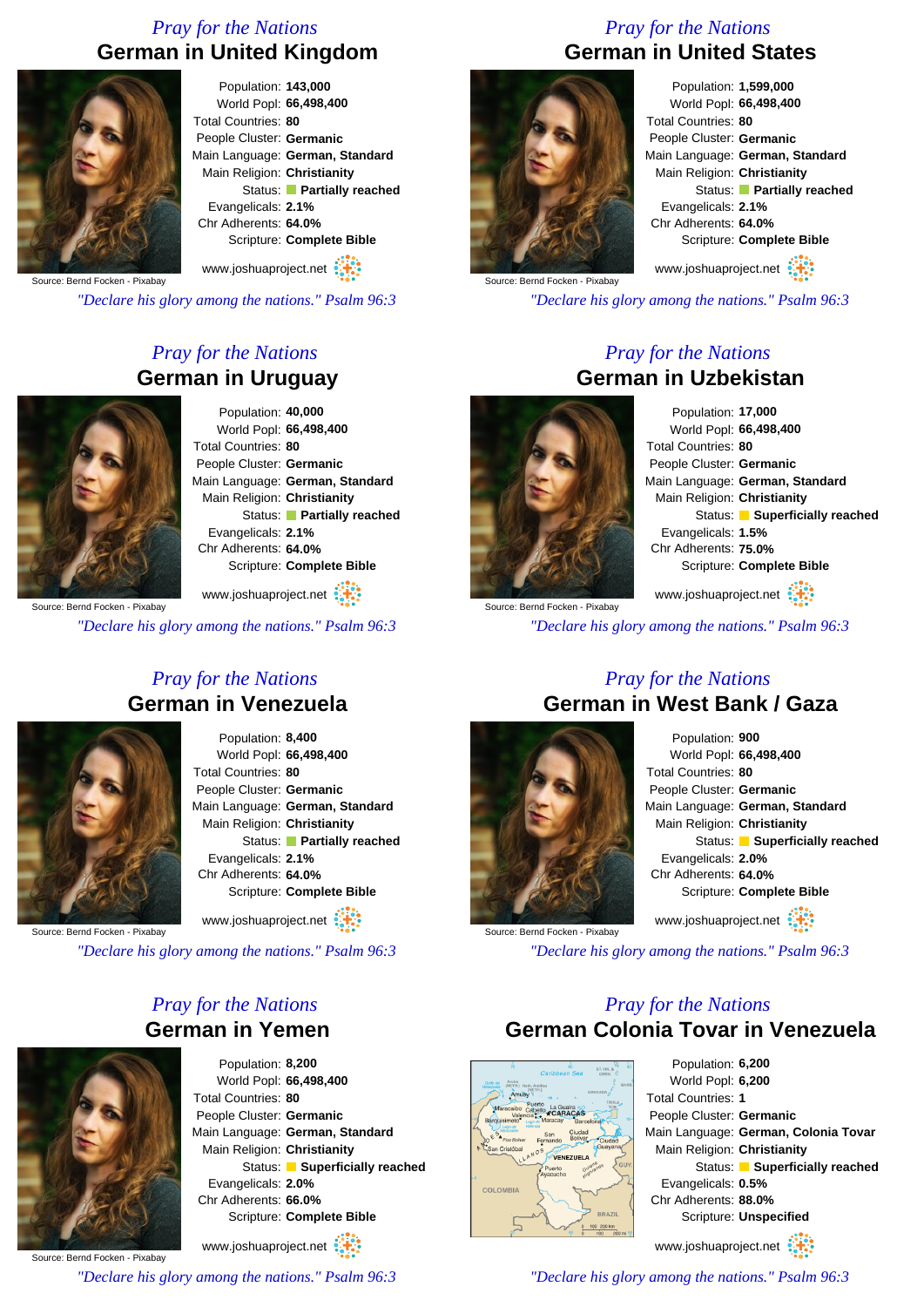#### *Pray for the Nations* **Gronings in Netherlands**



Population: **271,000** World Popl: **271,000** Total Countries: **1** People Cluster: **Germanic** Main Language: **Gronings** Main Religion: **Christianity** Status: **Partially reached** Evangelicals: **4.2%** Chr Adherents: **55.0%** Scripture: **Complete Bible**

www.joshuaproject.net

*"Declare his glory among the nations." Psalm 96:3*

#### *Pray for the Nations* **Hutterite in Canada**



Population: **38,000** World Popl: **51,000** Total Countries: **2** People Cluster: **Germanic** Main Language: **Hutterisch** Main Religion: **Christianity** Status: **Significantly reached** Evangelicals: **20.0%** Chr Adherents: **95.0%** Scripture: **Portions**

Source: Anonymous www.joshuaproject.net

*"Declare his glory among the nations." Psalm 96:3*

#### *Pray for the Nations* **Liechtensteiner in Austria**

Population: **600**



World Popl: **26,600** Total Countries: **2** People Cluster: **Germanic** Main Language: **German, Standard** Main Religion: **Christianity** Status: **Superficially reached** Evangelicals: **0.2%** Chr Adherents: **92.0%** Scripture: **Complete Bible** www.joshuaproject.net

*"Declare his glory among the nations." Psalm 96:3*

#### *Pray for the Nations* **Luxembourger in Belgium**



Population: **4,600** World Popl: **412,100** Total Countries: **5** People Cluster: **Germanic** Main Language: **Luxembourgish** Main Religion: **Christianity** Status: **Superficially reached** Evangelicals: **0.1%** Chr Adherents: **95.0%** Scripture: **New Testament**

www.joshuaproject.net

*"Declare his glory among the nations." Psalm 96:3*

## *Pray for the Nations* **Hunsrik in Brazil**



Population: **5,066,000** World Popl: **5,066,000** Total Countries: **1** People Cluster: **Germanic** Main Language: **Hunsrik** Main Religion: **Christianity** Status: **Superficially reached** Evangelicals: **1.5%** Chr Adherents: **85.0%** Scripture: **Translation Started**

www.joshuaproject.net

*"Declare his glory among the nations." Psalm 96:3*

#### *Pray for the Nations* **Hutterite in United States**



Source: Anonymous

Population: **13,000** World Popl: **51,000** Total Countries: **2** People Cluster: **Germanic** Main Language: **Hutterisch** Main Religion: **Christianity** Status: **Significantly reached** Evangelicals: **20.0%** Chr Adherents: **100.0%** Scripture: **Portions**

www.joshuaproject.net

*"Declare his glory among the nations." Psalm 96:3*

#### *Pray for the Nations* **Liechtensteiner in Liechtenstein**



Population: **26,000** World Popl: **26,600** Total Countries: **2** People Cluster: **Germanic** Main Language: **German, Swiss** Main Religion: **Christianity** Status: **Superficially reached** Evangelicals: **0.4%** Chr Adherents: **80.0%** Scripture: **New Testament** www.joshuaproject.net

*"Declare his glory among the nations." Psalm 96:3*

#### *Pray for the Nations* **Luxembourger in France**



Population: **44,000** World Popl: **412,100** Total Countries: **5** People Cluster: **Germanic** Main Language: **Luxembourgish** Main Religion: **Christianity** Status: **Superficially reached** Evangelicals: **0.5%** Chr Adherents: **82.0%** Scripture: **New Testament** www.joshuaproject.net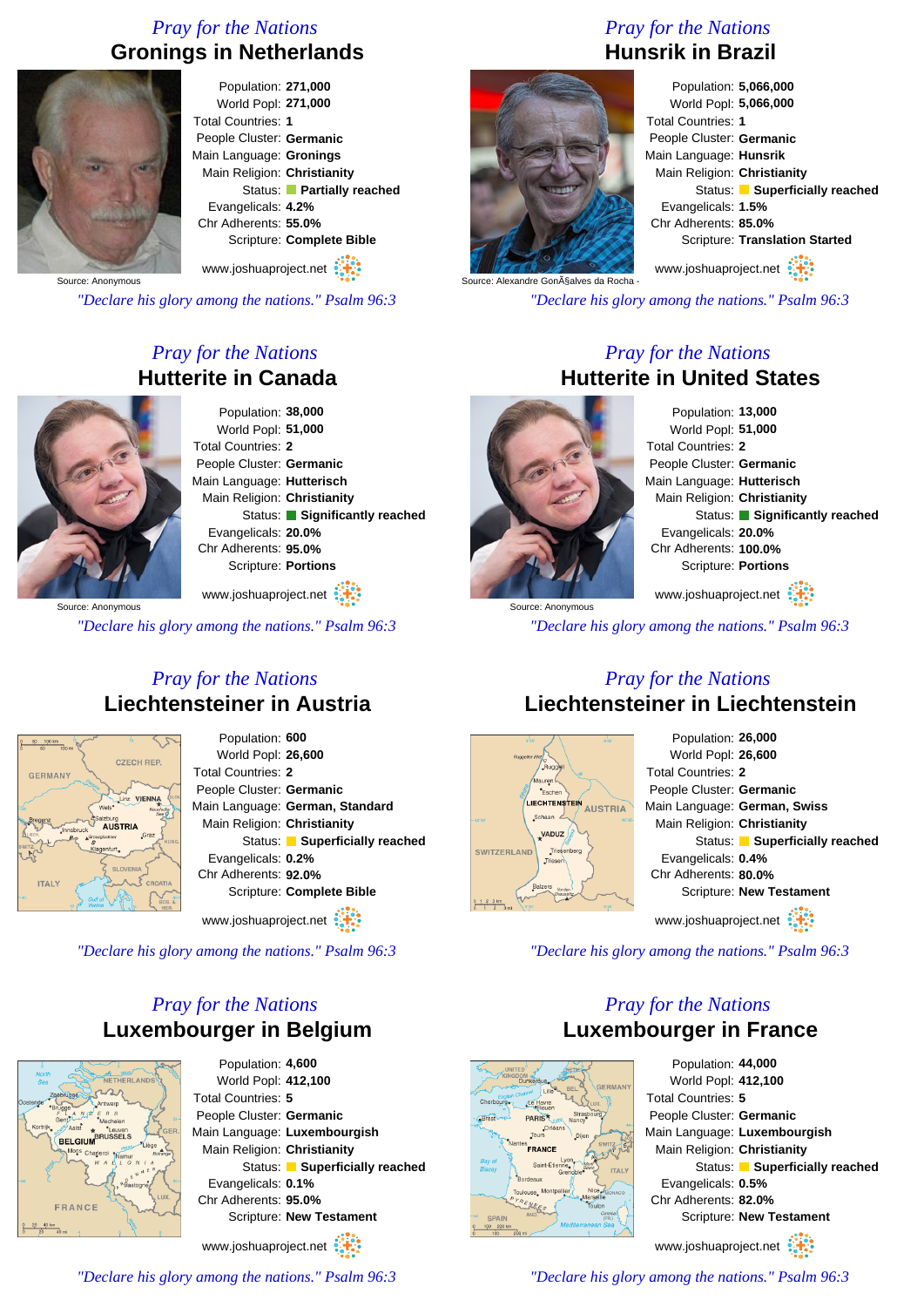#### *Pray for the Nations* **Luxembourger in Germany**



*"Declare his glory among the nations." Psalm 96:3*

#### *Pray for the Nations* **Luxembourger in Spain**



Population: **500** World Popl: **412,100** Total Countries: **5** People Cluster: **Germanic** Main Language: **Luxembourgish** Main Religion: **Christianity** Status: **Superficially reached** Evangelicals: **0.2%** Chr Adherents: **75.0%** Scripture: **New Testament**

www.joshuaproject.net

*"Declare his glory among the nations." Psalm 96:3*

*Pray for the Nations*

#### *Pray for the Nations* **Luxembourger in Luxembourg**



*"Declare his glory among the nations." Psalm 96:3*

#### *Pray for the Nations* **Mennonite in Argentina**

Population: **4,200** World Popl: **489,000** Total Countries: **12** People Cluster: **Germanic** Main Language: **Plautdietsch** Main Religion: **Christianity** Status: **Significantly reached** Evangelicals: **35.0%** Chr Adherents: **94.0%** Scripture: **Complete Bible**

www.joshuaproject.net

*"Declare his glory among the nations." Psalm 96:3*

# **Mennonite in Belize**

Population: **13,000** World Popl: **489,000** Total Countries: **12** People Cluster: **Germanic** Main Language: **Plautdietsch** Main Religion: **Christianity** Status: **Significantly reached** Evangelicals: **20.0%** Chr Adherents: **95.0%**

Scripture: **Complete Bible** www.joshuaproject.net

Source: Anonymou

*"Declare his glory among the nations." Psalm 96:3*

#### *Pray for the Nations* **Mennonite in Brazil**



Population: **9,400** World Popl: **489,000** Total Countries: **12** People Cluster: **Germanic** Main Language: **Plautdietsch** Main Religion: **Christianity** Status: **Significantly reached** Evangelicals: **50.0%** Chr Adherents: **89.0%** Scripture: **Complete Bible** www.joshuaproject.net

Source: Anonymous *"Declare his glory among the nations." Psalm 96:3*



Source: Anonymous

#### *Pray for the Nations* **Mennonite in Bolivia** Population: **77,000**

*"Declare his glory among the nations." Psalm 96:3*



Source: Anonymous

*Pray for the Nations* **Mennonite in Canada**

> Population: **130,000** World Popl: **489,000** Total Countries: **12** People Cluster: **Germanic** Main Language: **Plautdietsch** Main Religion: **Christianity** Status: **Significantly reached** Evangelicals: **40.0%** Chr Adherents: **94.0%** Scripture: **Complete Bible** www.joshuaproject.net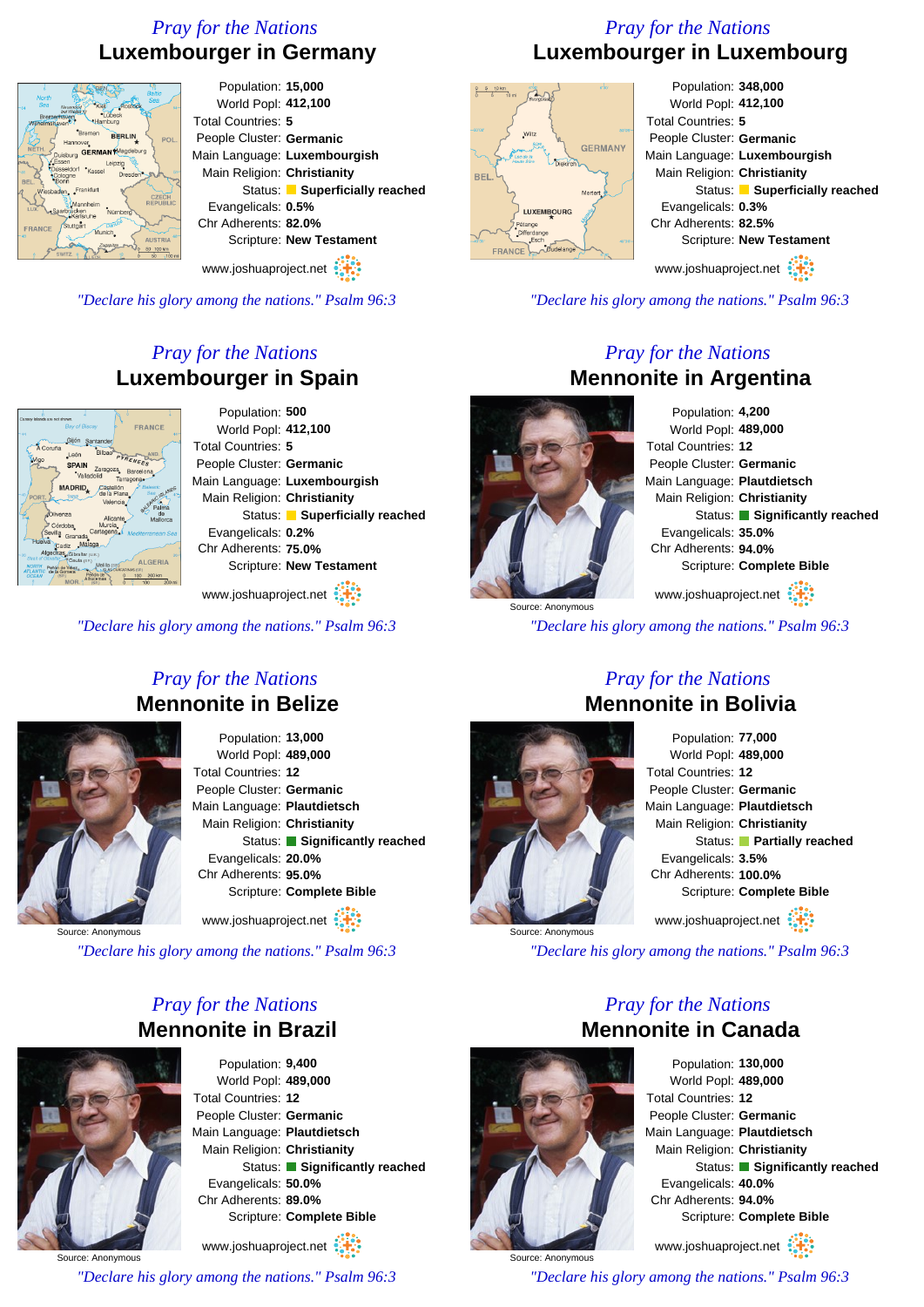#### *Pray for the Nations* **Mennonite in Costa Rica**



Population: **2,400** World Popl: **489,000** Total Countries: **12** People Cluster: **Germanic** Main Language: **Plautdietsch** Main Religion: **Christianity** Status: **Partially reached** Evangelicals: **10.0%** Chr Adherents: **100.0%** Scripture: **Complete Bible** www.joshuaproject.net

Source: Anonymous

*"Declare his glory among the nations." Psalm 96:3*

#### *Pray for the Nations* **Mennonite in Kazakhstan**



Population: **41,000** World Popl: **489,000** Total Countries: **12** People Cluster: **Germanic** Main Language: **Plautdietsch** Main Religion: **Christianity** Status: **Partially reached** Evangelicals: **10.0%** Chr Adherents: **90.0%** Scripture: **Complete Bible**

www.joshuaproject.net

Source: Anonymous

*"Declare his glory among the nations." Psalm 96:3*

#### *Pray for the Nations* **Mennonite in Paraguay**



Population: **48,000** World Popl: **489,000** Total Countries: **12** People Cluster: **Germanic** Main Language: **Plautdietsch** Main Religion: **Christianity** Status: **Partially reached** Evangelicals: **6.0%** Chr Adherents: **93.0%** Scripture: **Complete Bible** www.joshuaproject.net

Source: Anonymous

*"Declare his glory among the nations." Psalm 96:3*

#### *Pray for the Nations* **Mennonite in Uruguay**



Population: **2,000** World Popl: **489,000** Total Countries: **12** People Cluster: **Germanic** Main Language: **Plautdietsch** Main Religion: **Christianity** Status: **Significantly reached** Evangelicals: **40.0%** Chr Adherents: **95.0%** Scripture: **Complete Bible** www.joshuaproject.net

Source: Anonymous *"Declare his glory among the nations." Psalm 96:3*

#### *Pray for the Nations* **Mennonite in Germany**



Population: **91,000** World Popl: **489,000** Total Countries: **12** People Cluster: **Germanic** Main Language: **Plautdietsch** Main Religion: **Christianity** Status: **Partially reached** Evangelicals: **4.0%** Chr Adherents: **98.0%** Scripture: **Complete Bible** www.joshuaproject.net

*"Declare his glory among the nations." Psalm 96:3*

#### *Pray for the Nations* **Mennonite in Mexico**

Source: Anonymous

Population: **56,000** World Popl: **489,000** Total Countries: **12** People Cluster: **Germanic** Main Language: **Plautdietsch** Main Religion: **Christianity** Status: **Partially reached** Evangelicals: **10.0%** Chr Adherents: **96.0%** Scripture: **Complete Bible**

www.joshuaproject.net

*"Declare his glory among the nations." Psalm 96:3*



#### *Pray for the Nations* **Mennonite in United States**

Population: **15,000** World Popl: **489,000** Total Countries: **12** People Cluster: **Germanic** Main Language: **Plautdietsch** Main Religion: **Christianity** Status: **Partially reached** Evangelicals: **10.0%** Chr Adherents: **88.0%** Scripture: **Complete Bible** www.joshuaproject.net

*"Declare his glory among the nations." Psalm 96:3*

*Pray for the Nations* **Mocheno in Italy**

Population: **2,100** World Popl: **2,100** Total Countries: **1** People Cluster: **Germanic** Main Language: **Mocheno** Main Religion: **Christianity** Status: **Superficially reached** Evangelicals: **0.0%** Chr Adherents: **60.0%** Scripture: **Translation Needed**

www.joshuaproject.net